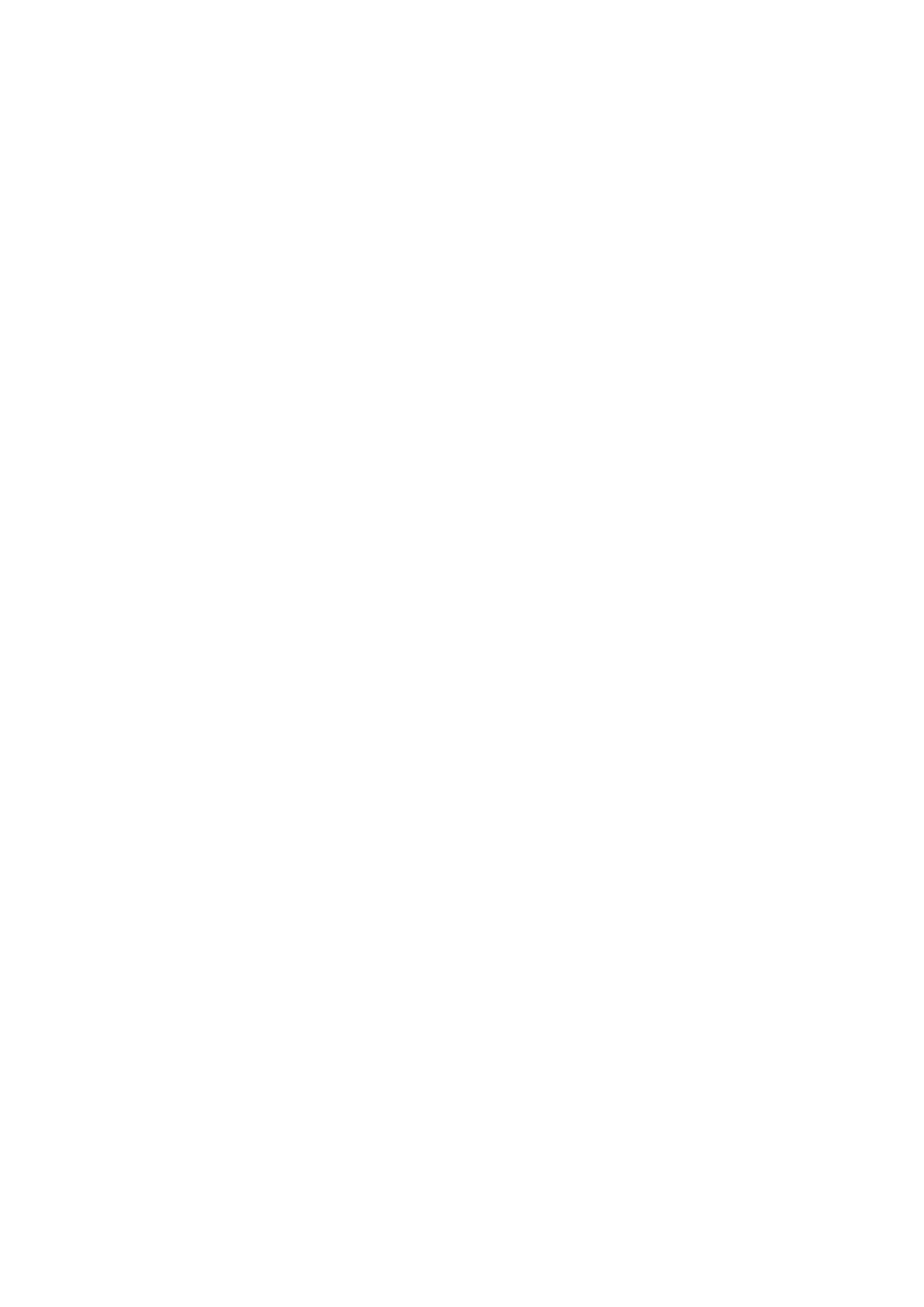### **TABLE OF CONTENTS**

| <b>ITEM</b>  |     | <b>SUBJECT</b>                                   | <b>PAGE NO</b> |
|--------------|-----|--------------------------------------------------|----------------|
|              |     |                                                  |                |
| 1            |     |                                                  |                |
| $\mathbf{2}$ |     |                                                  |                |
| 3            |     |                                                  |                |
|              |     |                                                  |                |
|              | 3.2 |                                                  |                |
| 4            |     |                                                  |                |
|              |     | 4.1 SUNSHINE COAST MASS TRANSIT OPTIONS ANALYSIS |                |
| 5            |     |                                                  |                |
| 6            |     |                                                  |                |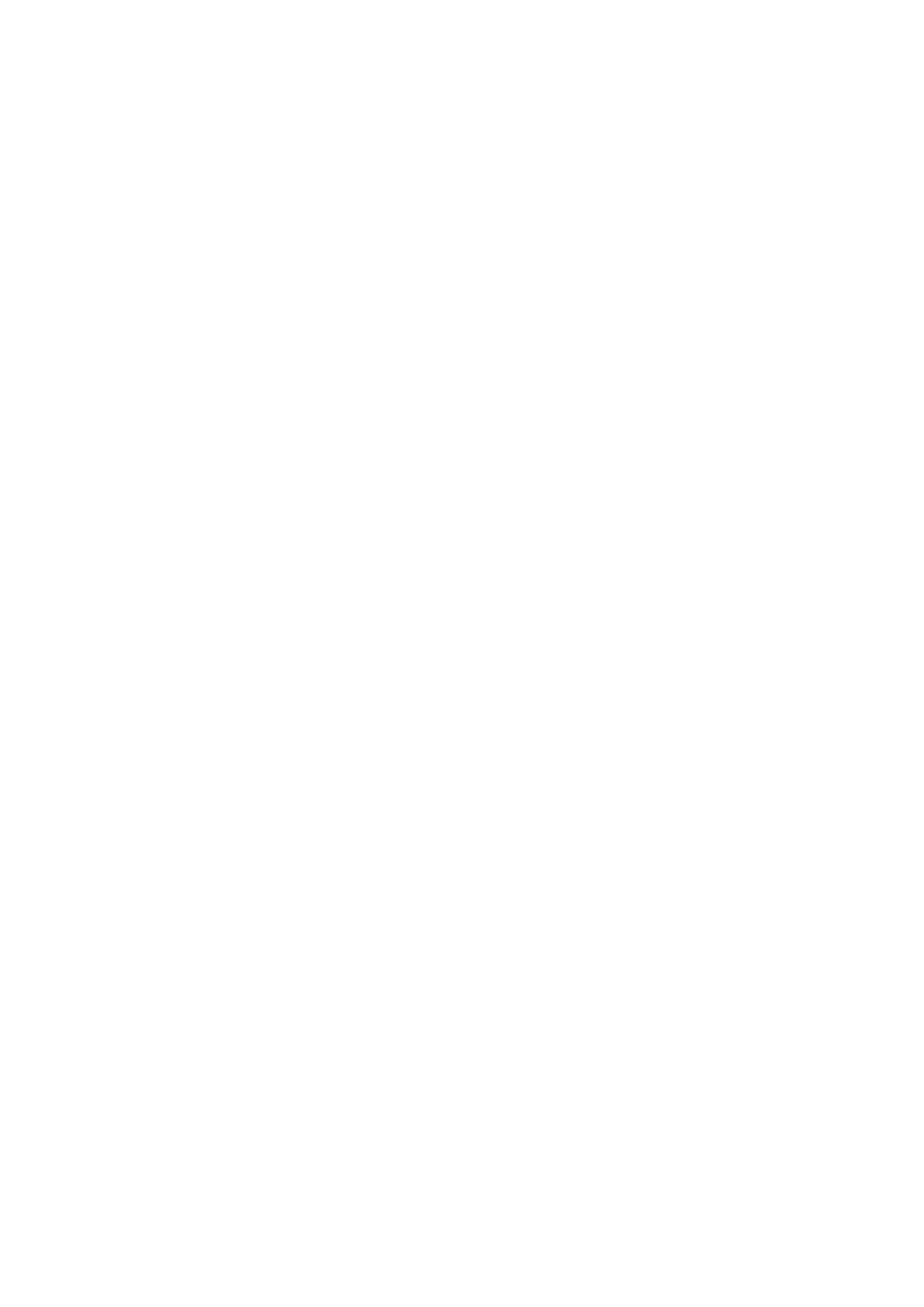#### <span id="page-4-0"></span>**1 DECLARATION OF OPENING**

On establishing there is a quorum, the Chair will declare the meeting open.

#### <span id="page-4-1"></span>**2 RECORD OF ATTENDANCE AND LEAVE OF ABSENCE**

#### <span id="page-4-2"></span>**3 INFORMING OF CONFLICTS OF INTEREST**

#### <span id="page-4-3"></span>**3.1 PRESCRIBED CONFLICTS OF INTEREST**

Pursuant to section 150EL of the *Local Government Act 2009* (the Act), a Councillor who has a prescribed conflict of interest in an issue to be considered at a meeting of the local government must –

- (a) immediately inform the meeting of the prescribed conflict of interest including the particulars stated in section 150EL(4) of the Act and
- (b) pursuant to section 150EM(2) of the Act must leave the place at which the meeting is being held, including any area set aside for the public, and stay away from the place while the matter is being discussed and voted on.

#### <span id="page-4-4"></span>**3.2 DECLARABLE CONFLICTS OF INTEREST**

Pursuant to section 150EQ of the *Local Government Act 2009*, a Councillor who has a declarable conflict of interest in a matter to be considered at a meeting of the local government, must stop participating in the meeting and immediately inform the meeting of the declarable conflict of interest including the particulars stated in section 150EQ(4) of the Act.

If the Councillor with a declarable conflict of interest does not voluntarily decide not to participate in the decision, pursuant to section 150ES(3)(a) of the Act the eligible Councillors must, by resolution, decide

- (a) whether the Councillor may participate in the decision despite the Councillors conflict of interest or
- (b) that the Councillor must not participate in the decision and must leave the place at which the meeting is being held, including any area set aside for the public and stay away while the eligible Councillors discuss and vote on the matter.

The Councillor with the declarable conflict of interest must comply with any conditions the eligible Councillors impose per section 150ES(4) and (5) of the Act.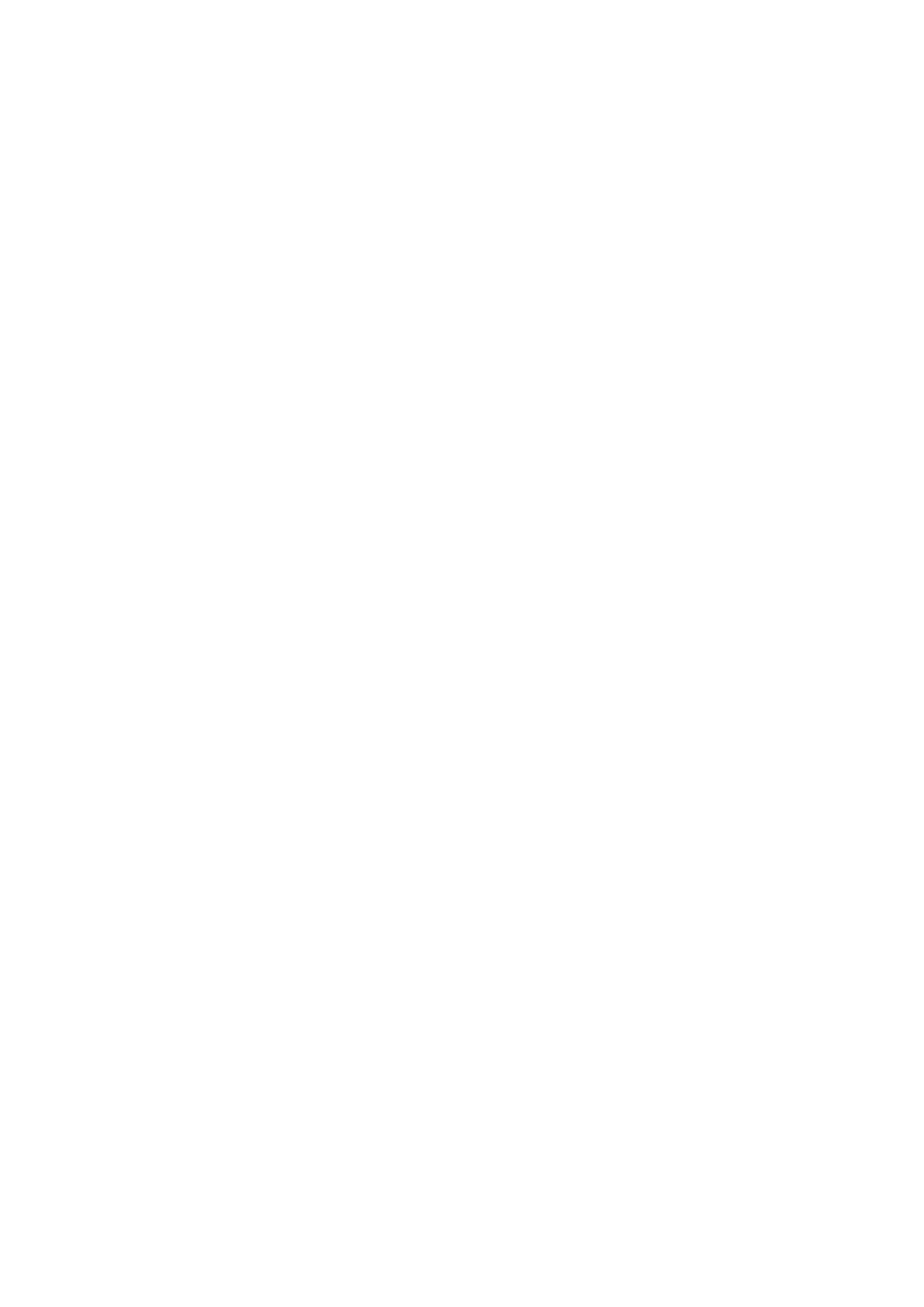#### <span id="page-6-0"></span>**4 REPORTS DIRECT TO COUNCIL**

#### <span id="page-6-1"></span>**4.1 SUNSHINE COAST MASS TRANSIT OPTIONS ANALYSIS**

| File No:           | D2021/984355                                                                                                           |
|--------------------|------------------------------------------------------------------------------------------------------------------------|
| Author:            | <b>Project Manager</b><br><b>Liveability &amp; Natural Assets Group</b>                                                |
| <b>Appendices:</b> | App A - Sunshine Coast Mass Transit Options Analysis (Under<br>App B - Infrastructure Australia Stage 2 template  23 0 |

#### **PURPOSE**

The purpose of this report is to:

- 1. Report to Council the findings of the community engagement process on the draft Sunshine Coast Mass Transit Options Analysis
- 2. Advise Council of how the community engagement findings have been incorporated into the Sunshine Coast Mass Transit Options Analysis (Appendix A)
- 3. Seek endorsement for the Sunshine Coast Mass Transit Options Analysis to be referred to the State Government for further investigation of the mass transit system as part of the Detailed Business Case process
- 4. Seek endorsement for the Sunshine Coast Mass Transit Options Analysis and the Infrastructure Australia Stage 2 template (Appendix B) to be referred to Infrastructure Australia.

#### **EXECUTIVE SUMMARY**

#### **Context**

With this report, Council is being presented with the outcomes of the community engagement process associated with the draft Sunshine Coast Mass Transit Options Analysis, along with recommendations emanating from the completion of that document.

In considering and potentially endorsing the Options Analysis, it is important to note that **Council is not**:

- 1. determining the infrastructure solution (i.e. mode of transport) that may ultimately be delivered as a mass transit solution for the Sunshine Coast
- 2. determining the final route that may support the delivery of any mass transit solution that may be the subject of future decision-making by the State Government
- 3. committing to any investment or funding decision in relation to a potential mass transit solution or
- 4. committing to, or progressing, any amendments to the *Sunshine Coast Planning Scheme 2014*.

Should Council endorse the Options Analysis, all that it will be doing is agreeing to progress investigations into a significantly improved public transport system for the entire Sunshine Coast, with an initial focus on the Maroochydore City Centre to Sunshine Coast University Hospital component of the Mass Transit Master Plan.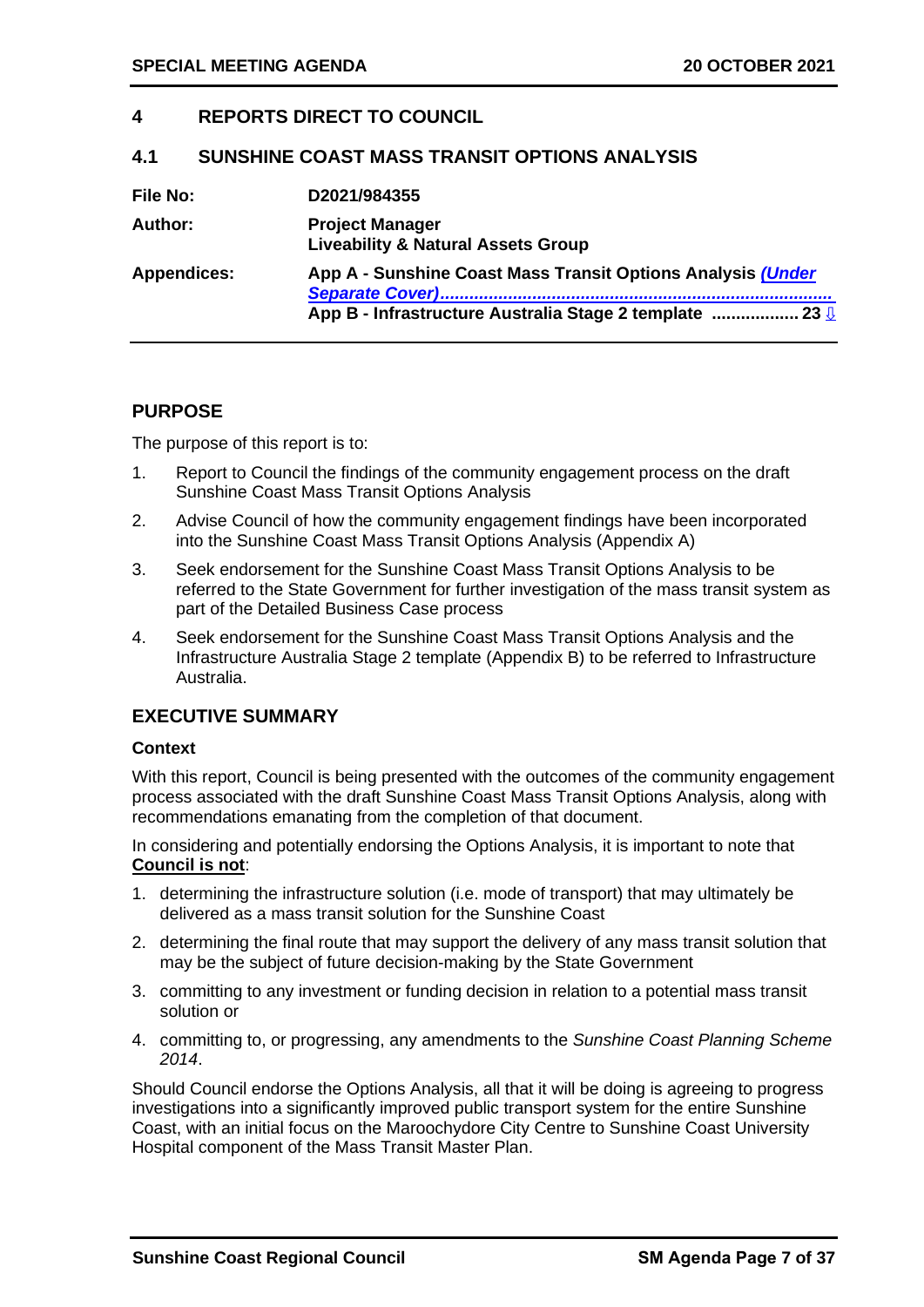#### **Business Case Process**

For any significant public transport network to be considered for funding, it must be the subject of a supportive business case. The business case process is comprised of three stages –

- 1. Strategic Assessment
- 2. Options Analysis and
- 3. Detailed Business Case.

If the project, after proceeding through the full business case process, is considered viable, an investment decision may then be considered by the State and Commonwealth Governments.

In July 2019 Council endorsed the first stage of the business case process - the *Strategic Business Case* (now known as a Strategic Assessment). The purpose of this stage was to define the problems (or opportunities) that need to be addressed, identify potential ideas that could resolve the problems or capitalise on the opportunities, and evaluate whether any of the ideas have the potential to be viable options.

The second stage, the *Options Analysis*, aims to "narrow the breadth of options by applying rigorous evaluation criteria before assessing the viability of any remaining options". This stage has been progressed and focusses on the first part of an integrated urban public transport solution for the region (Figure 1. Public Transport Master Plan) from Maroochydore City Centre to the Sunshine Coast University Hospital at Birtinya. This area is identified as the initial focus because it contains the greatest concentration of population, jobs, facilities and services and is already experiencing growing traffic congestion.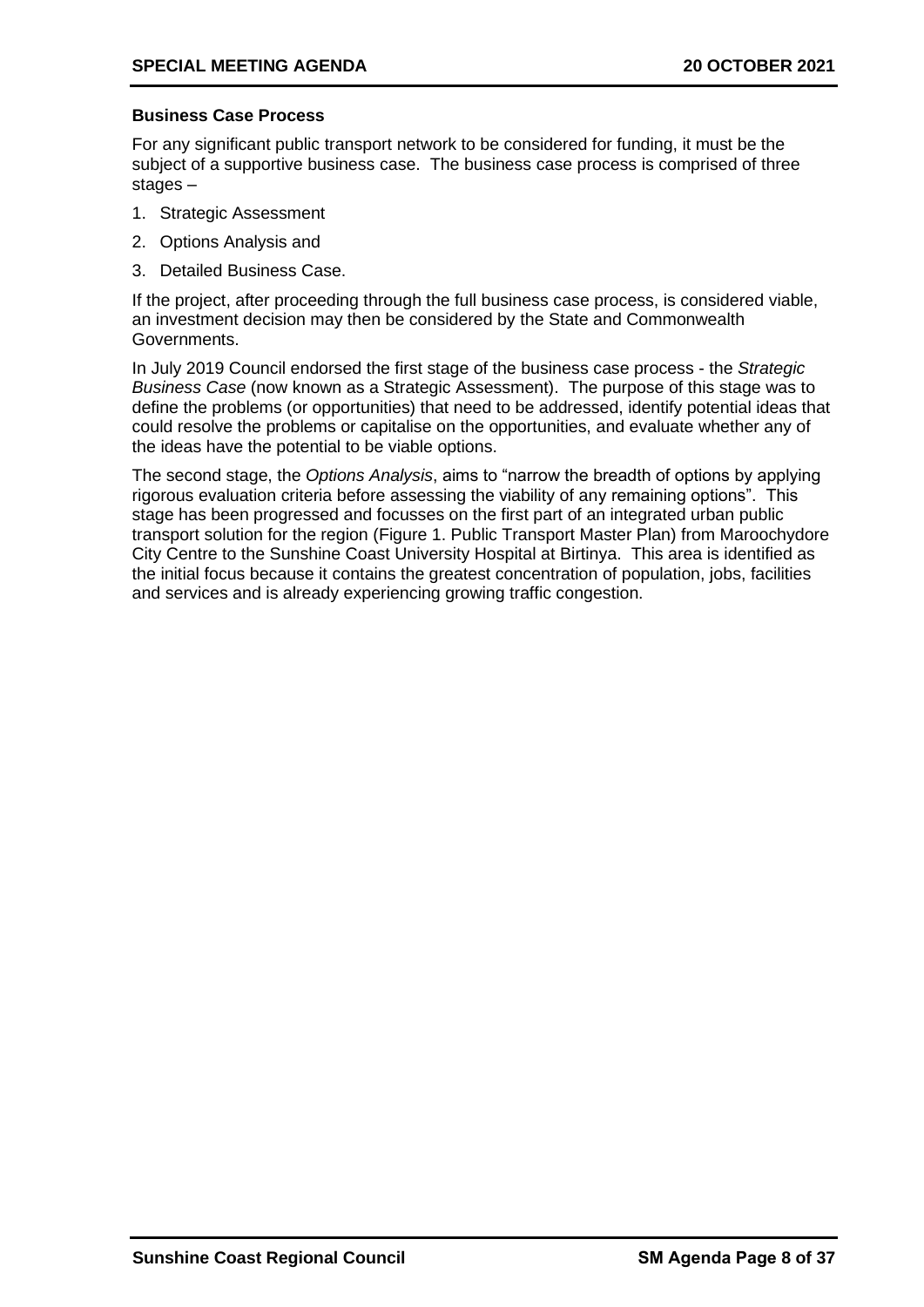

Figure 1 Public Transport Master Plan

The third stage, the Detailed Business Case, involves in-depth analysis of the identified options that are being proposed to progress from the Options Analysis, with the intent of determining the value for money of a preferred option. If the project is deemed to demonstrate value for money, an investment decision may then be considered by the State and Commonwealth Governments.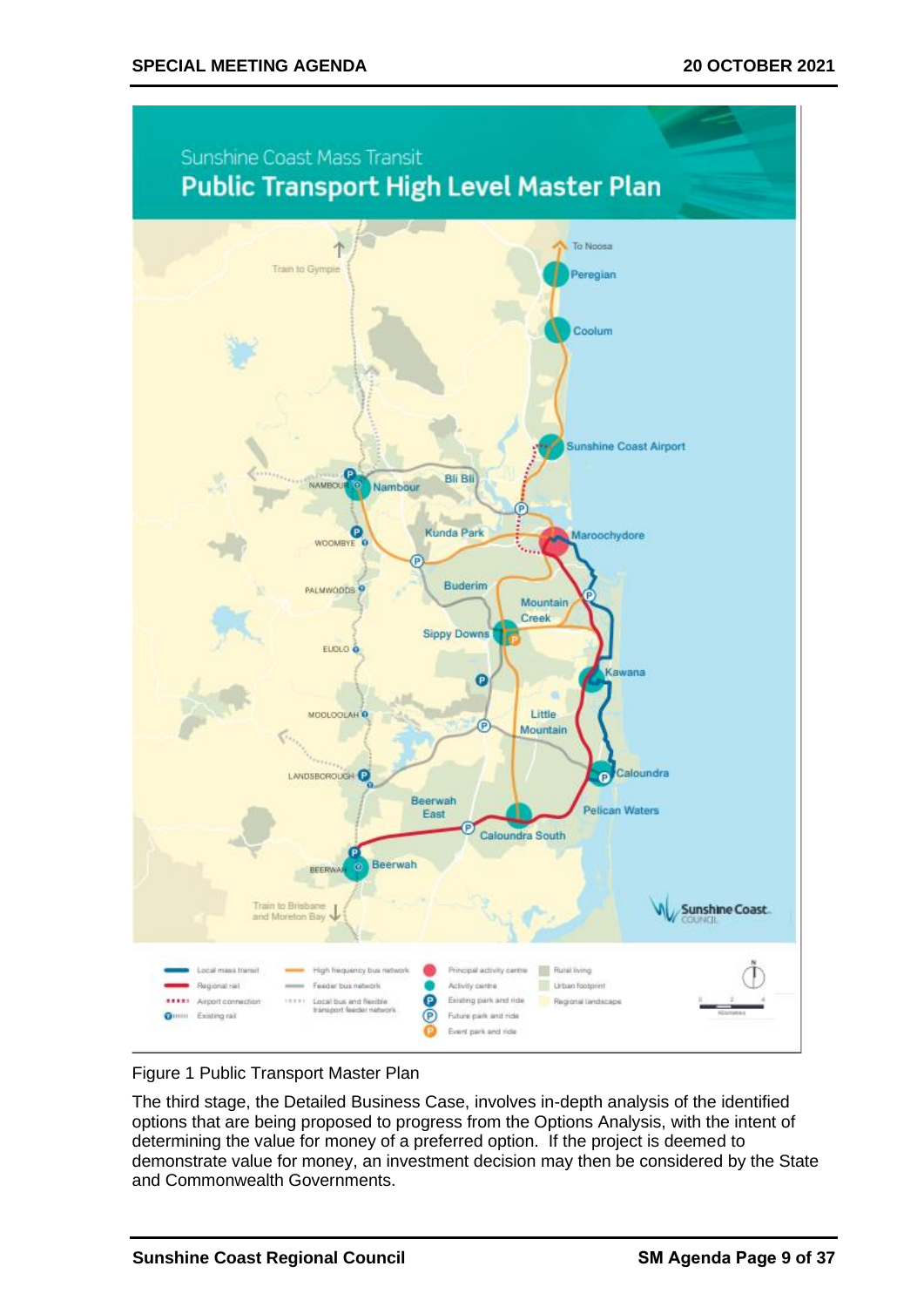The analysis undertaken to date is supportive of the need for, and value of, a substantially improved and integrated public transport solution and a related urban transformation strategy and identifies the unacceptable consequences of not pursuing these. The Options Analysis also provides an assessment of the shortlist of options for Stage 1 of the mass transit response.

#### **Options Analysis**

The Options Analysis has been produced with extensive technical input. It is also informed by the broader context of Council's vision and strategies for the future of the region which have been progressed in an integrated manner to maximise the outcomes for our community and to ensure the liveability and connectivity of the region is not only maintained, but enhanced.

With this in mind, Council unanimously determined that the Sunshine Coast community should be engaged in considering the content of the draft Options Analysis and have the opportunity to provide feedback about the proposed mass transit options, the related urban form and placemaking opportunities. To that end, on 27 August 2020, Council endorsed a community engagement framework to ensure the Options Analysis was informed by stakeholder and community feedback.

The purpose of seeking this feedback was to obtain community perspectives on the options being recommended in the *Options Analysis* which would then inform the further investigations to be undertaken during the preparation of the Detailed Business Case. This feedback was not intended to result in the removal or elimination of any options from the Options Analysis.

In accordance with the endorsed engagement framework, community engagement was undertaken over a period of 8 weeks during April and June 2021. Extensive feedback was received during the engagement period and, where relevant, this has informed the *Options Analysis* which is being presented to Council for consideration. Of most significance, 68% of survey respondents consider it is important to have a good mass transit system on the Sunshine Coast. The community also highlighted the importance of the need for Council to continue to advocate for the delivery of public transport services in the CAMCOS corridor and improvements to the region-wide public transport network and this is reflected in the finalised Options Analysis.

In addition, feedback received will also inform ongoing land use planning for the coastal corridor which will support the preparation of an appropriate land use strategy for the Detailed Business Case, as well as future planning processes, such as the preparation of the new planning scheme, and placemaking programs. The land use information contained in the Options Analysis is not intended to provide the basis of a planning scheme amendment.

The Sunshine Coast Mass Transit Options Analysis, if endorsed by Council, recommends five mass transit options progress to the Detailed Business Case stage for further investigation. Four of these options would operate in a dedicated right-of-way, are best able to meet the project objectives, and provide most long-term benefit to communities and to the levels of government that ultimately invest in the solution. The fifth option, although constrained by running in a bus lane from which general traffic cannot be excluded, is less expensive and is therefore, also proposed to progress for further investigation. The five options are:

- a. A Trackless Tram wireless with on-board stored energy
- b. Light Rail Transit with an overhead power supply
- c. Wireless Light Rail Transit with an on-board stored energy
- d. Bus Rapid Transit wireless with on-board stored energy
- e. Quality Bus Corridor utilising low emission buses (preferably targeting zero emissions by the time of implementation).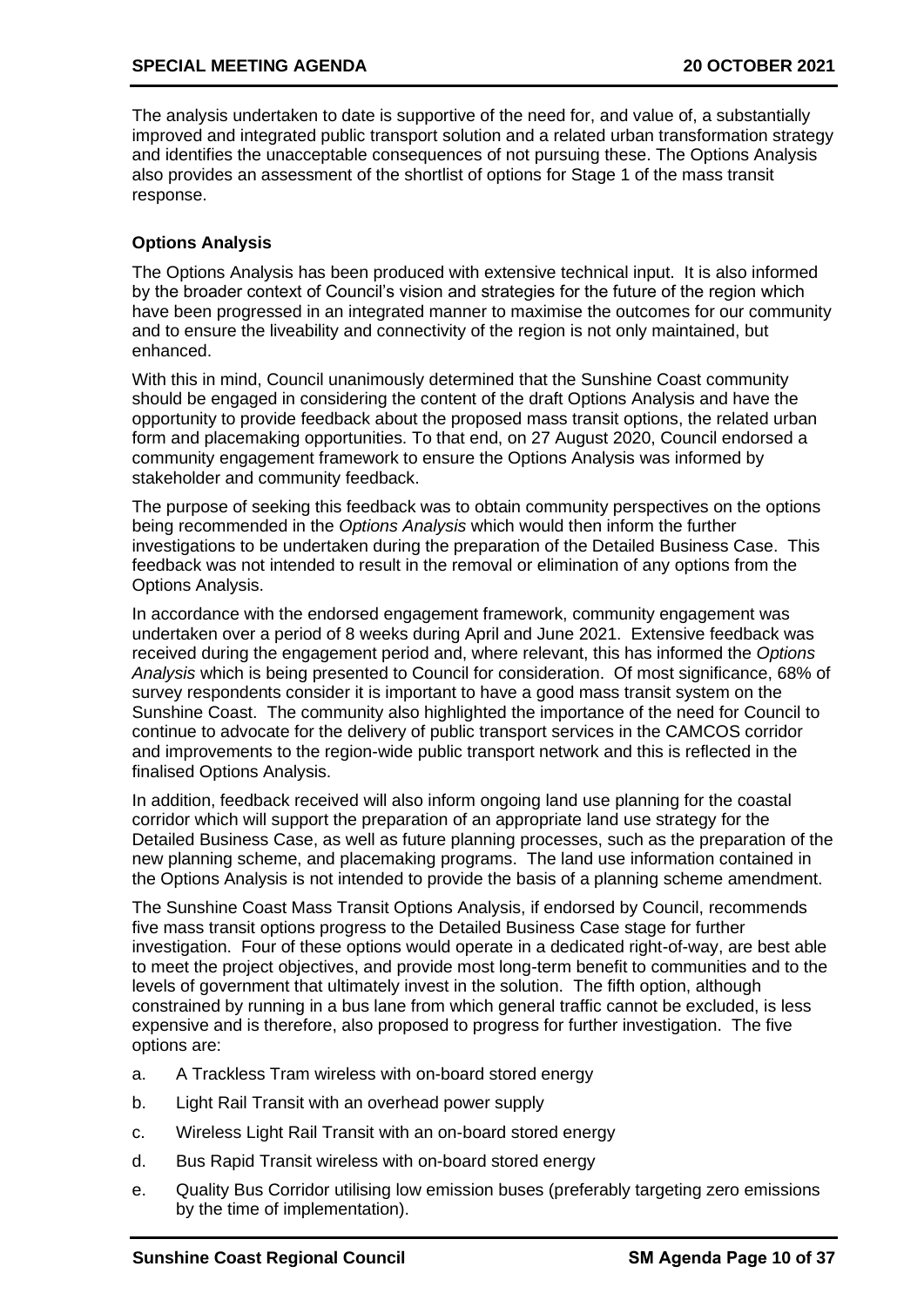#### **SPECIAL MEETING AGENDA 20 OCTOBER 2021**

The referral of the Options Analysis to the State Government will enable the commencement of the Gateway 1 (assurance) Review. Once the "Gateway Review" is finalised, with Council input, the Department of Transport and Main Roads will assume the lead role on the preparation of the Detailed Business Case in partnership with Council. The Detailed Business Case will inform any State and Commonwealth Government funding decisions for a public transport solution of this nature.

Under the framework for business case development, the Detailed Business Case process for Sunshine Coast Mass Transit would include extensive community engagement on the proposed project.

Should Council determine it does not wish to provide the *Options Analysis* to the State Government, the State Government would have no basis for proceeding with the Detailed Business Case. Accordingly, the State Government would continue to respond to the public transport needs of the Sunshine Coast on a business-as-usual investment basis.

Council officers consider that a comprehensive and meaningful engagement process has been undertaken on the draft Options Analysis and that the outcomes of that engagement have been appropriately considered (where relevant) in the finalisation of the document that is proposed for Council consideration. It is now recommended that Council endorse the Options Analysis to proceed to the Detailed Business Case.

#### **OFFICER RECOMMENDATION**

**That Council:**

- **(a) receive and note the report titled "Sunshine Coast Mass Transit Options Analysis"**
- **(b) endorse the "Sunshine Coast Mass Transit Options Analysis" (Appendix A) and**
- **(c) subject to (b), authorise the Chief Executive Officer to:** 
	- **(i) refer the Sunshine Coast Mass Transit Options Analysis to the Department of Transport and Main Roads for its consideration and advise of Council's intention to work in partnership with the Department on the Detailed Business Case following the Gateway Review process**
	- **(ii) refer the Sunshine Coast Mass Transit Options Analysis, in the form of a completed "Infrastructure Australia Stage 2 template" (Appendix B), to Infrastructure Australia for its consideration and inclusion in the 2022 Infrastructure Priority List, and advise Infrastructure Australia of the intention to complete a Detailed Business Case in partnership with Department of Transport and Main Roads**
	- **(iii) refer the Sunshine Coast Mass Transit Options Analysis to Queensland Treasury and other relevant government agencies and advise of the intention to partner with the Department of Transport and Main Roads to complete a Detailed Business Case**
	- **(iv) make any minor administrative amendments to the Options Analysis and Infrastructure Australia Stage 2 template (if required), prior to their referral to relevant State and Commonwealth Government agencies**
	- **(v) make any minor amendments to the Options Analysis (if required), as part of the Department of Transport and Main Roads and Queensland Treasury assurance and Gateway review processes where those amendments do not materially alter the findings and conclusions of the Options Analysis as endorsed by Council**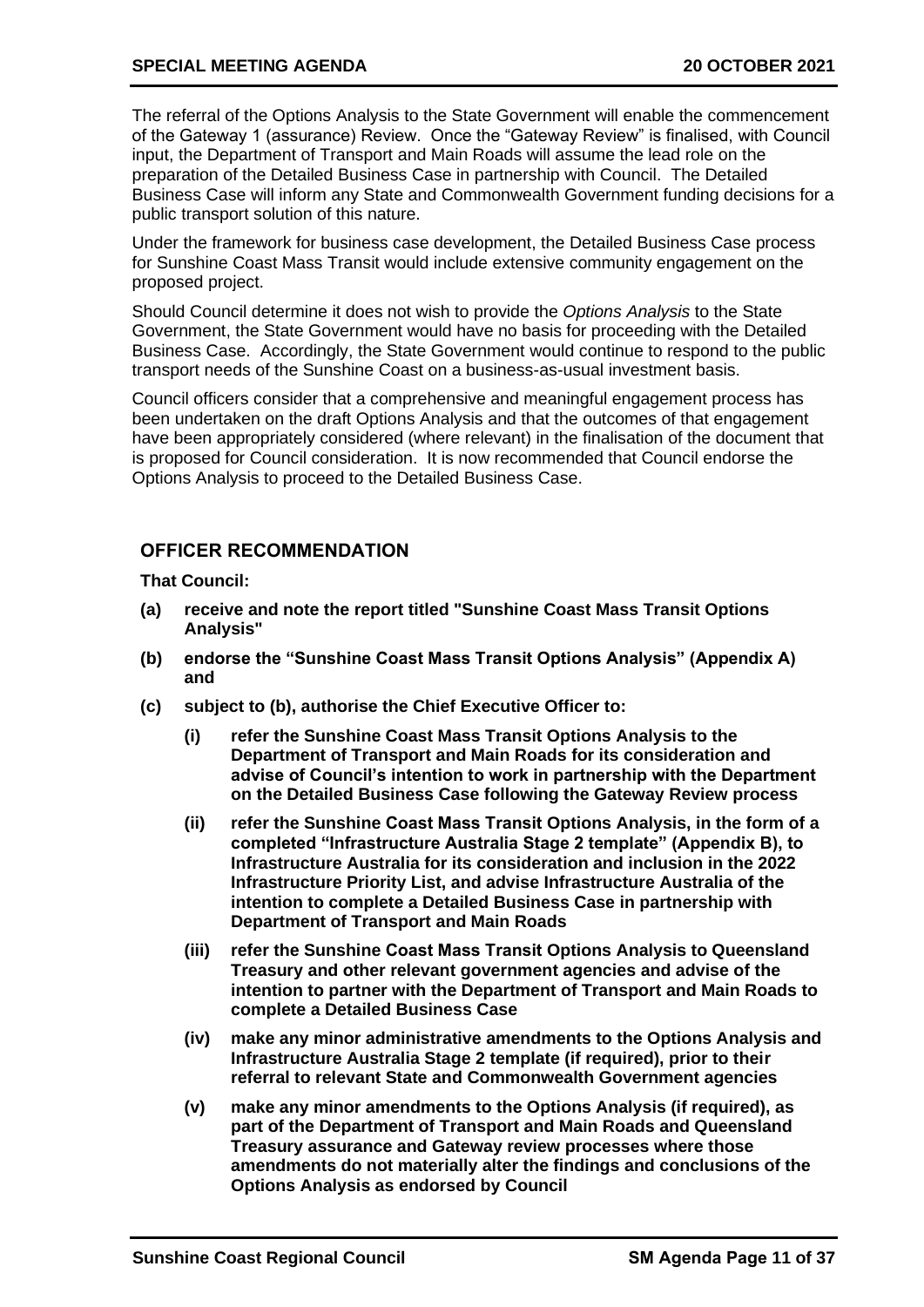- **(vi) progress and sign the Memorandum of Understanding for the Detailed Business Case with the Department of Transport and Main Roads in relation to the collaborative arrangements for the preparation of the Detailed Business Case and**
- **(vii) update the project website to include the Sunshine Coast Mass Transit Options Analysis which incorporates the Community Engagement Report.**

#### **FINANCE AND RESOURCING**

The preparation of the Options Analysis has been funded through Council's Transport Levy. The budget for the Options Analysis has been used to prepare the report, the supporting technical assessments and has also been used to implement the community engagement strategy. The total cost of the preparation of the Options Analysis amounts to \$4,708,041, with that cost funded over the course of three financial years since 2019/2020. Due to changes to the State Government's business case development framework and Council's decision to proceed with a program of community engagement, the scope of the project increased substantially and became the Options Analysis.

The 2021/2022 budget allocates \$3.5 million to the mass transit project from the Transport Levy. This will primarily be used to fund Council's initial payment toward the \$7.5 million contribution to the cost for the preparation of the Detailed Business Case should Council endorse the Options Analysis.

#### **CORPORATE PLAN**

| <b>Corporate Plan Goal:</b>  | <b>Our strong community</b>                                                                                                                                                                     |
|------------------------------|-------------------------------------------------------------------------------------------------------------------------------------------------------------------------------------------------|
| <b>Outcome:</b>              | 1.4 - Connected, resilient communities, with the capacity to<br>respond to local issues                                                                                                         |
| <b>Operational Activity:</b> | 1.4.4 - Review the results of the community engagement process<br>for the draft Sunshine Coast Mass Transit options analysis and<br>finalise the options analysis for consideration by Council. |

#### **CONSULTATION**

#### **Councillor Consultation**

A Sunshine Coast Mass Transit Project Cross Departmental Working Group was established in August 2018 to steer the Sunshine Coast Mass Transit Project. Following the March 2020 election, the Working Group was re-established as the Sunshine Coast Mass Transit Project Control Group comprising:

- Mayor M Jamieson
- Deputy Mayor and Community (Transport) Portfolio Councillor R Baberowski
- Environment and Liveability (Place making) Portfolio Councillor P Cox
- Service Excellence Portfolio Councillor C Dickson.

The Project Control Group convened on 8 July 2020 and has met regularly during the course of preparing the Options Analysis.

A series of Councillor briefings have been held on the Options Analysis process which commenced in late 2019.

These briefings have enabled Councillors to:

• provide input into the development of the Engagement Strategy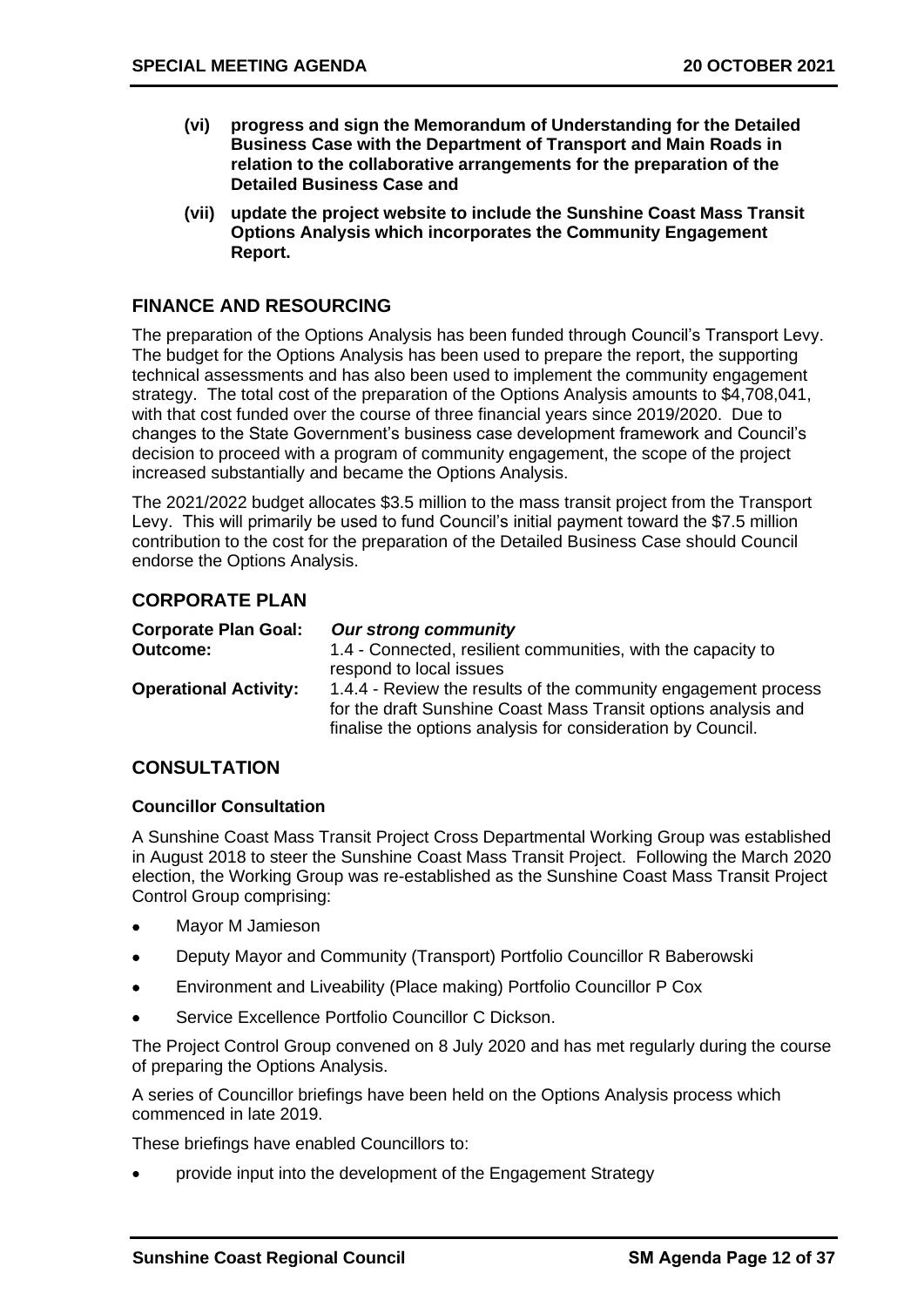- be updated on the engagement activities and the draft Options Analysis to be released during the engagement process and
- gain an understanding of the feedback gathered through the engagement process and how this feedback had informed the Options Analysis.

#### **Internal Consultation**

Other participants in the Sunshine Coast Mass Transit Project Control Group are:

- **Chief Executive Officer**
- **Chief Strategy Officer**
- Group Executive Liveability and Natural Assets
- Group Executive Customer Engagement and Planning Services
- Manager Transport and Infrastructure Planning.

#### **External Consultation**

A Business Case Reference Group has been established to guide and provide input to, and monitor the preparation of, the Options Analysis.

Participants in this reference group include:

- Infrastructure Australia (Commonwealth Government)
- Commonwealth Department of Infrastructure, Transport, Regional Development and **Communications**
- Queensland Department of the Premier and Cabinet
- Queensland Department of State Development, Infrastructure, Local Government and Planning (DSDILGP)
- Building Queensland (now part of DSDILGP)
- Queensland Treasury
- Queensland Department of Transport and Main Roads.

#### **Community Engagement**

#### Recent consultation

Community and stakeholder feedback was undertaken over a period of 8 weeks from 28 April 2021 to 22 June 2021.

During this engagement process, which is detailed in Chapter 15 of the Options Analysis, over 50 engagement activities were held. A range of engagement approaches were used to gain a breadth of feedback from the community. These approaches included:

- 19 Pop-up events (attended by over 700 people)
- 4 virtual reality sessions (attended by over 24 people)
- 2 community roundtables (attended by 23 people)
- Active Interest Group presentation (attended by 9 people)
- Enquiry by Design Workshop (attended by 28 people)
- Intergenerational Forum (attended by 54 people)
- School briefings (attended by 146 students and teachers)
- 19 Community and stakeholder briefings (attended by 527 people)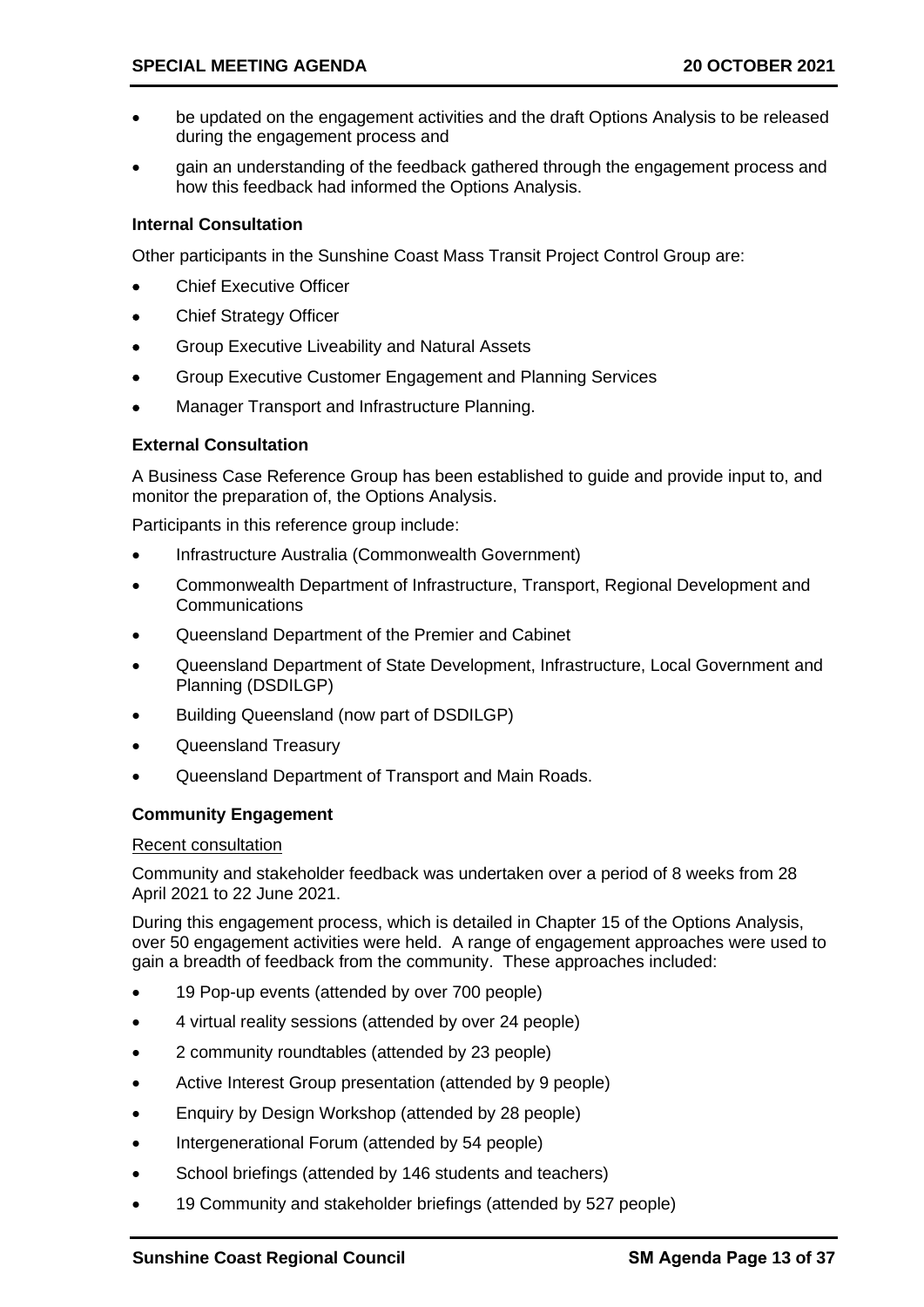- On-line survey (3,894 responses received)
- Mailout to residents, landowners and businesses in the Sunshine Coast Urban Corridor.

An engagement process with First Nations people was commenced, and if the business case process proceeds, this engagement will continue to ensure their cultural heritage is protected and celebrated as part of the project.

In addition, a number of organisations also provided detailed submissions for consideration. These included business and industry groups, community groups, environmental groups, action groups and political organisations.

The feedback gathered through this engagement process has informed, where relevant, the Options Analysis.

The Sunshine Coast Mass Transit Engagement Report is attached to the Options Analysis (Appendix A). A summary of the key findings from the engagement process and how they have been responded to are in Section 15.4 of the Options Analysis.

A significant amount of feedback provided through the engagement period did not directly relate to the Options Analysis, but will be progressed through other processes including:

- providing directions to the preparation of the new Planning Scheme
- further master planning for certain areas
- placemaking projects
- infrastructure planning (e.g. parks and bikeways)
- Council's involvement in Department of Transport and Main Road's consideration of the passenger rail network to and on the Sunshine Coast.

#### Previous consultation

The draft Options Analysis integrated the results of significant previous community consultation undertaken by Council in relation to transport policy and, in particular, mass transit proposals in 2012, 2014 and 2018, as outlined below.

- 2012 The *Line in the Sand* Report
- 2014 Sunshine Coast Light Rail route options
- 2018 Draft Integrated Transport Strategy.

#### Other consultation

At a broader policy level, the implications of accommodating a high population growth rate and the critical need for improved transport connections have been an important facet of:

- Sunshine Coast Council Corporate Plan 2021-2025
- The *Sunshine Coast Regional Economic Development Strategy* adopted in 2013 and with an updated Implementation Plan in 2019
- The *Sunshine Coast Planning Scheme* adopted in 2014
- The *Environment and Liveability Strategy* adopted in 2017
- The *Sunshine Coast Community Strategy* adopted in 2019
- *Coastal Hazard Adaptation Strategy* adopted in 2021.

The State Government also undertook broad scale community consultation in relation to the extent and form of dwelling and employment provision on the Sunshine Coast to 2041 as part of the preparation of *ShapingSEQ -* the South East Queensland Regional Plan released in 2017.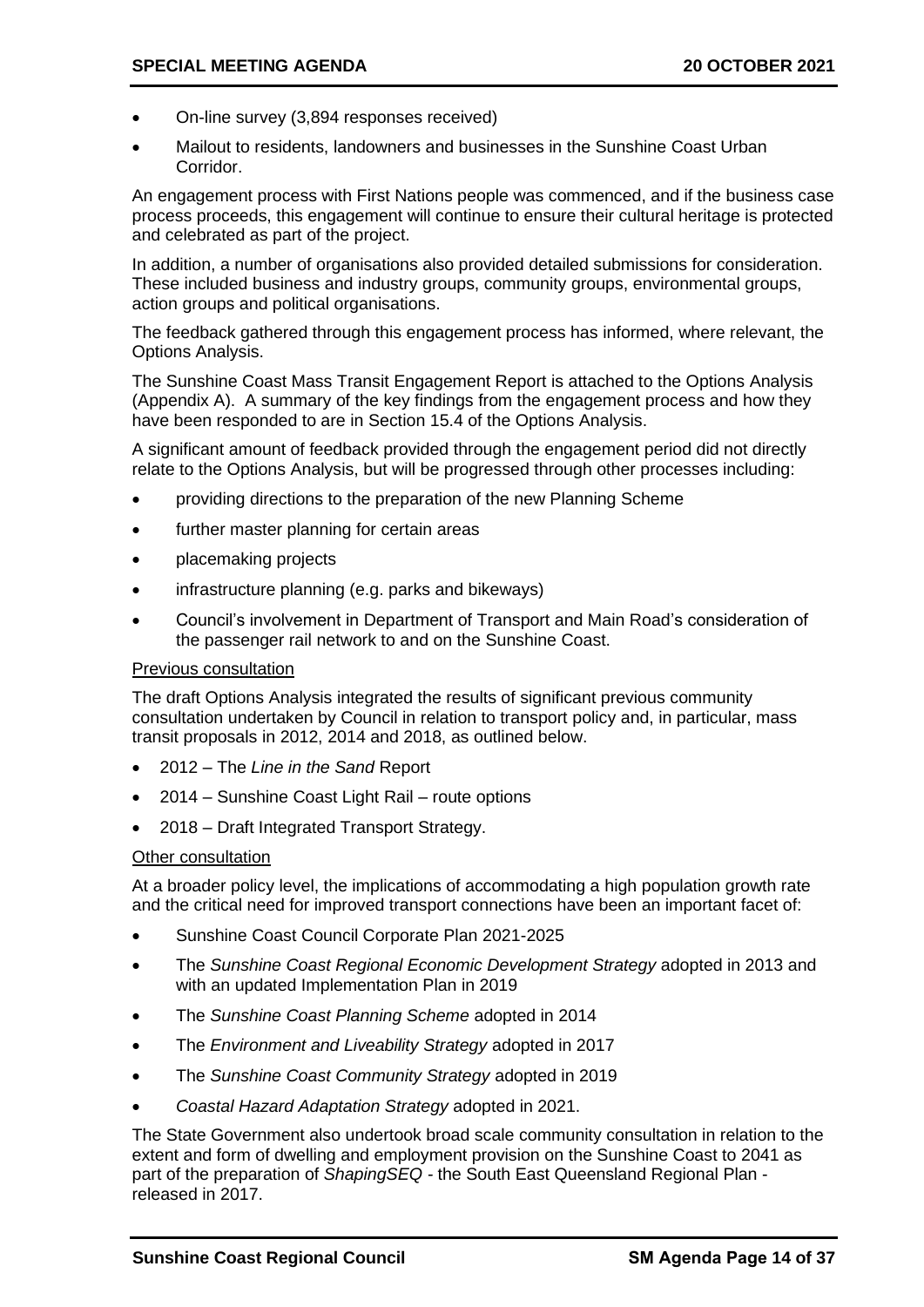#### Future consultation

As previously advised in Council reports of July 2019, January 2020 and August 2020, further detailed community engagement will be undertaken as part of the *Detailed Business Case* stage, which will be led by the State Government and is likely to occur in 2022 subject to the endorsement of the Options Analysis by Council and acceptance by the State Government.

The State Government has not yet determined its approach to the *Detailed Business Case*. When it does, a further report will be made to Council to confirm the scope and program for the *Detailed Business Case*, including the nature and potential timing of the community engagement process.

Any recommendations for changes to land use provisions that may emerge from the Detailed Business Case process would be advanced through the process to develop a new Planning Scheme (or in subsequent Scheme amendment processes) and would be subject to the consultation processes prescribed in the *Planning Act 2016*.

#### **PROPOSAL**

At its Special Meeting of 27 August 2020, Council unanimously endorsed the community engagement framework for the Sunshine Coast Mass Transit (SCMT) draft Options Analysis, prior to proceeding through to Stage 3 of the business case process – the Detailed Business Case.

Phase 1 of the SCMT engagement framework aimed to inform and educate the community about the mass transit project, the next steps and make them aware of future engagement opportunities.

Phase 2 of the SCMT engagement framework, developed with input from Council, was implemented from 28 April 2021 to 22 June 2021. The purpose of Phase 2 was to engage with the community and stakeholders on the various mass transit technology options, land use scenarios to accommodate forecast growth in the corridor and placemaking opportunities (as they relate to the mass transit options). It also sought considered feedback to inform the finalisation of the Options Analysis.

#### **Key Findings and Project Response**

The Sunshine Coast Mass Transit Engagement Report is attached to the Options Analysis (Appendix A). A summary of the key findings from the engagement process and how they have been responded to are in Section 15.4 of the Options Analysis.

Key findings relevant to progressing the Options Analysis to the Detailed Business Case stage:

- Most people (68% of survey respondents) consider it is important to have a good mass transit system on the Sunshine Coast.
- The majority of people under 50 years of age were satisfied that all five options should progress to a Detailed Business Case while the majority of people aged 51 years and over were dissatisfied with all the options progressing. However, of those dissatisfied, more than one third were still supportive of one or more of the five options.
- Options with tracks and wires received the lowest numbers of positive comments. However, wireless light rail transit was viewed more favourably in the open ended survey feedback and in the deliberative activities. It therefore appears the wires are of significant concern to those persons who participated in the community engagement process. There are four other options without overhead wires that are recommended to progress to the Detailed Business Case.
- However, Light Rail Transit with overhead wires remains a recommended option to progress to the Detailed Business Case because it is the most energy efficient option – transit vehicles utilising steel wheels on steel rails experience less rolling resistance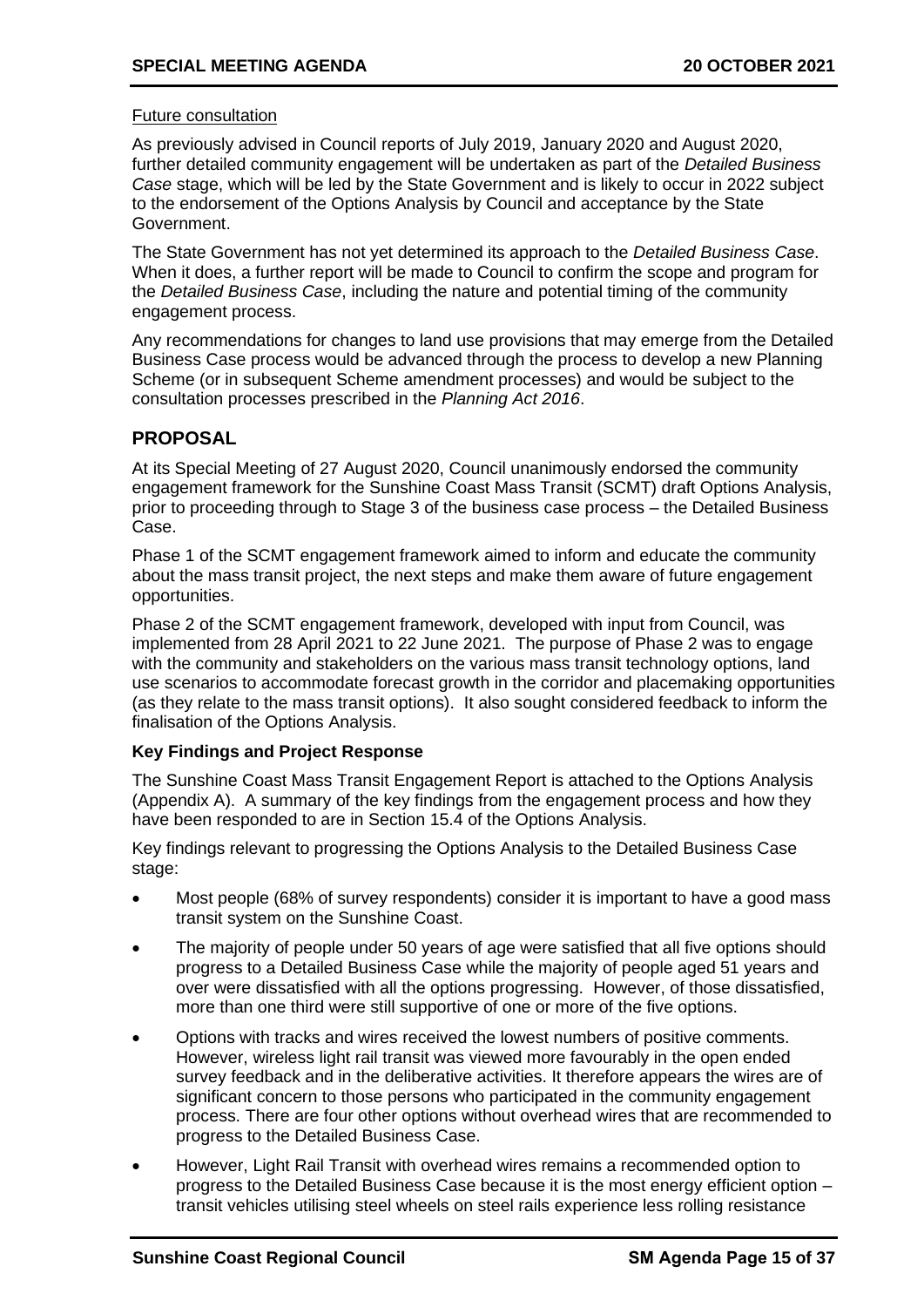than rubber-tired vehicles and therefore apply energy more efficiently. Light Rail Transit is also a reliable and well proven technology, particularly over longer routes. It is also acknowledged that a hybrid solution (partially wire free) may also be a suitable variant in certain sensitive locations.

- Most elements of a good public transport system were considered important. However, convenient services on a predictable (legible) route were considered the most important factor, along with frequency and reliability. These important features of a mass transit system are best achieved by four of the five recommended options – Trackless Tram, Bus Rapid Transit, Light Rail and wireless Light Rail, which operate on a dedicated running way.
- There was strong support for maintaining greenspaces, beachside amenity, improving active transport networks and the Sunshine Coast lifestyle into the future. This item has been specifically addressed in Recommendation 2 of the Options Analysis which indicates that some matters would benefit from further consideration during the preparation of the Detailed Business Case. These matters include the consideration of locations where the mass transit route could be close to the beachfront:

'*Conducting a further investigation / co-design of the options (vehicles, electrification, urban design, landscaping, street furniture, active transport provisions, convenient pedestrian crossings and overall safety) for the local mass transit route between Maroochydore and Mooloolaba. This investigation should review potential alternative routes in the area bounded by Alexandra Parade and the Sunshine Motorway and be undertaken in the context of a broader master planning process for the Alexandra Headland area*'.

• There was support for the delivery of public transport services in the CAMCOS corridor and improvements to the region-wide public transport network. The need for Council to continue to advocate for these along with the mass transit system has been reflected in the recommendations of the Options Analysis.

A significant amount of feedback provided through the engagement period did not directly relate to the Options Analysis, but will be progressed through other processes including:

- providing feedback to inform the preparation of the new Planning Scheme
- further master planning for certain areas
- placemaking projects
- infrastructure planning (e.g. parks and bikeways)
- Council's involvement in Department of Transport and Main Road's consideration of the passenger rail network to and on the Sunshine Coast.

It should be noted that the land use analysis in the Options Analysis is not intended to provide the basis for a planning scheme amendment. The need for any Planning Scheme amendments will be separately considered following the completion of the Detailed Business Case.

#### **Options Analysis Updates**

The feedback gathered through the engagement process has been reviewed and, where necessary, further investigations have been undertaken. As a consequence, the Options Analysis has been updated to:

- provide context, e.g. clarifying the level of design and environmental assessment appropriate for an Options Analysis
- address concerns about regional connectivity in a chapter on the Mass Transit Master Plan – in particular public transport services in the CAMCOS corridor being of equivalent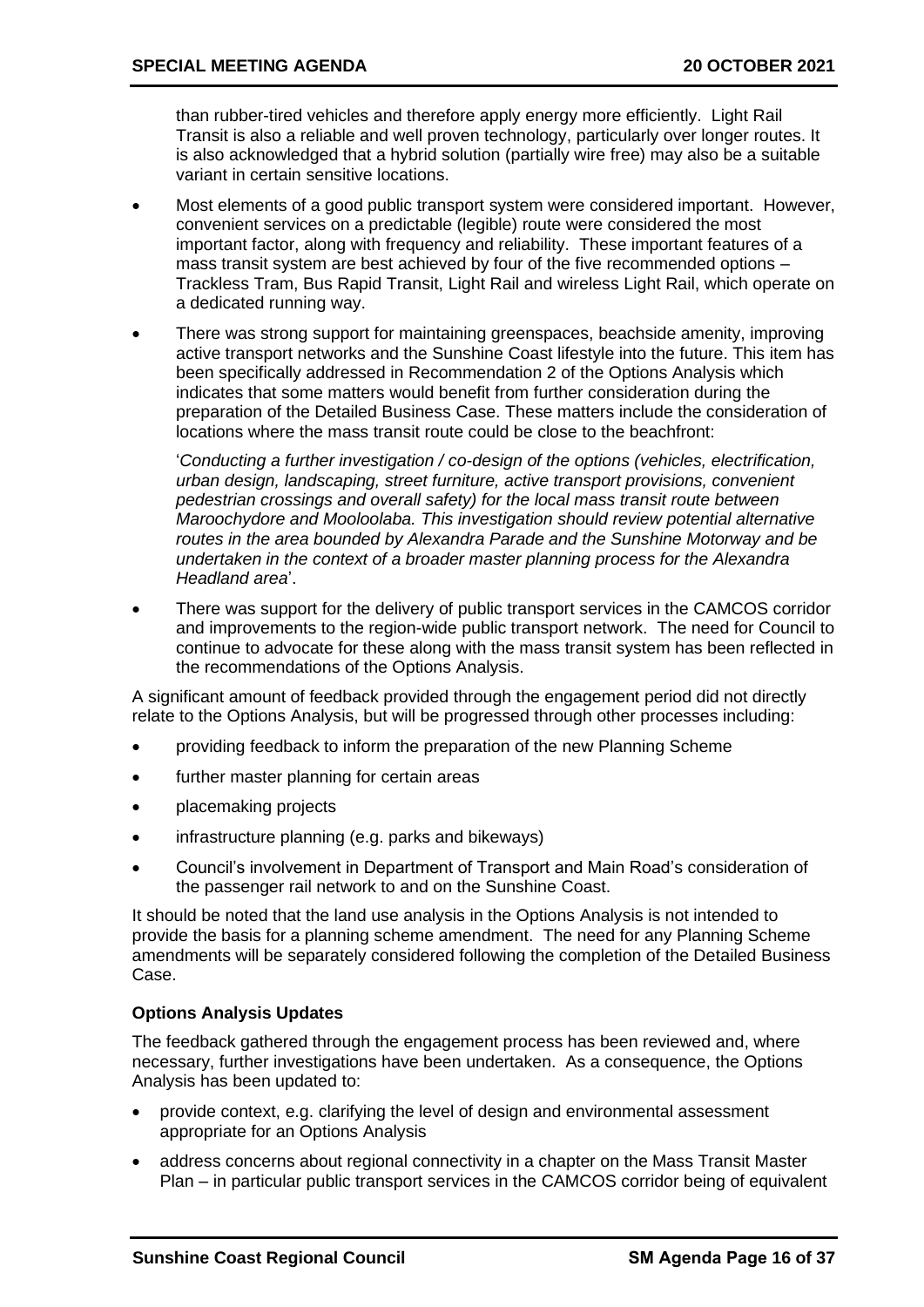importance, and the need for greater improvements to the high frequency and feeder bus networks across the Sunshine Coast

- ensure currency in terms of projects, policies and plans e.g. SEQ Olympic and Paralympic Games, Translink draft Creating Better Connections Plan and SCC Coastal Hazard Adaptation Strategy
- reflect community feedback, in particular in the Sunshine Coast Mass Transit Master Plan, the social and environmental impact evaluation, the public interest statement, and in the recommendations of the Options Analysis
- analyse the options proposed by the community.

In accordance with the Council resolution of 27 August 2020, it is considered that a comprehensive and meaningful engagement process has been undertaken and that the outcomes of that engagement have been appropriately considered in the finalisation of the Options Analysis. It is now recommended that Council endorse the Options Analysis to proceed to the State Government to seek a decision to progress to the development of a Detailed Business Case.

The Detailed Business Case will undertake more detailed investigation on the options recommended in the Options Analysis – Quality Bus Corridor, Bus Rapid Transit, Trackless Tram, Light Rail Transit and wireless Light Rail and will be led by the Department of Transport and Main Roads in partnership with Council.

The endorsement of the Options Analysis is not an infrastructure investment decision, but a decision to progress investigations into a significantly improved public transport system for the entire Sunshine Coast, with an initial focus on the Maroochydore City Centre to Sunshine Coast University Hospital component of the Mass Transit Master Plan.

#### **Legal**

There are no legal implications arising from this report as this is the Options Analysis stage of the business case development process.

The Options Analysis does not identify specific property requirements to deliver a mass transit solution. This level of detail would not be considered until future planning and consultation stages as part of the Detailed Business Case process. This will be led by the Department of Transport and Main Roads as the agency responsible for the delivery of the network solution.

#### **Policy**

This report is consistent with Council's policy directions as articulated in:

- Sunshine Coast Council Corporate Plan 2021-2025
- Sunshine Coast Regional Economic Development Strategy 2013-2033
- Sunshine Coast Planning Scheme 2014
- Sunshine Coast Environment and Liveability Strategy 2017
- Sunshine Coast Integrated Transport Strategy 2018
- Sunshine Coast Community Strategy 2019-2041.

#### **Risk**

There are two primary categories of risk to be managed for a major project of this nature:

- process risks
- project risks.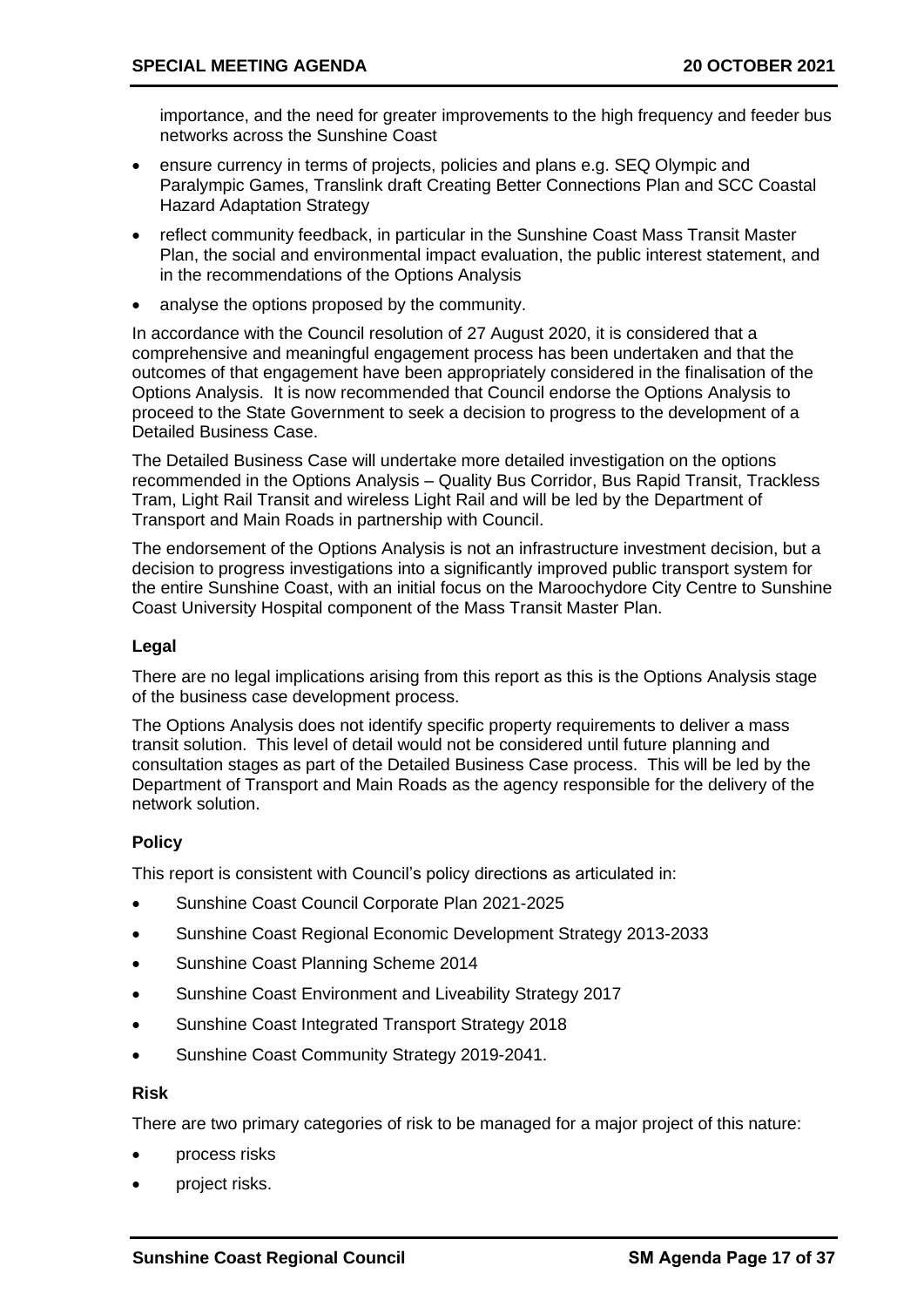#### **SPECIAL MEETING AGENDA 20 OCTOBER 2021**

**Process risks** are risks that affect the process of advancing the project through the current and future stages. Process risks do not necessarily have a direct impact on the cost to deliver the infrastructure project. However, process risks may have significant time and management cost impacts.

Key process risks can be mitigated by close involvement with the relevant State and Commonwealth agencies in the preparation of the *Detailed Business Case*, and this already forms part of the current project governance and working arrangements.

**Project risks** are risks that could affect the outcomes of the project and have a range of potential impacts including time, cost, quality, health and safety, reputation and environment. They mostly relate to risks that will eventuate in the delivery and operating phases of the project. Early known key project risks have been identified and are included in a project risk register that is continuously updated for consideration in any future phases of project delivery.

Endorsing the Options Analysis is not an investment decision and nor does it identify a final transport solution or route, so the risks are low.

However, in light of the State Government's commitment to the preparation of the Detailed Business Case\*, the risks of not progressing the Options Analysis include:

- the \$7.5 million contribution from the State Government for the preparation of the Detailed Business Case would likely be reallocated elsewhere
- business-as-usual investment in public transport would continue on the Sunshine Coast for the foreseeable future
- the problems confronting the Sunshine Coast (i.e. accelerating trend towards urban expansion, high dependency on private car transport, growing levels of road congestion and liveability and environmental sustainability challenges), would remain unaddressed
- any future investigations into public transport investment would need to recommence from Strategic Assessment stage and would need to comply with the new State Government and Infrastructure Australia business case development frameworks.

*\* On 8 May 2019 a joint announcement was made by the Premier and Minister for Trade, the Hon Annastacia Palaszczuk and the Minister for Transport and Main Roads, the Hon Mark Bailey, advising a "contribution of up to \$7.5 million by the State Government would be matched by Council to help develop a detailed business case for the first stage of an integrated urban public transport solution for the Coast,…." Provision has been made in the State budget and Council's Transport Levy for the Detailed Business Case to be funded over the next 2 years.*

#### **Previous Council Resolution**

#### **Special Meeting 27 August 2020 (SM20/17)**

*That Council:* 

- *(a) receive and note the report titled "Sunshine Coast Mass Transit Update"*
- *(b) endorse the community engagement framework contained in Appendix A.*

#### **Ordinary Meeting 20 August 2020 (OM20/89)**

*That Council:* 

*(a) direct the Chief Executive Officer to ensure the Sunshine Coast Mass Transit Preliminary Business Case and Options Analysis is not finalised or advanced to the State Government Department of Transport and Main Roads interest check until such time as (b) below is completed.*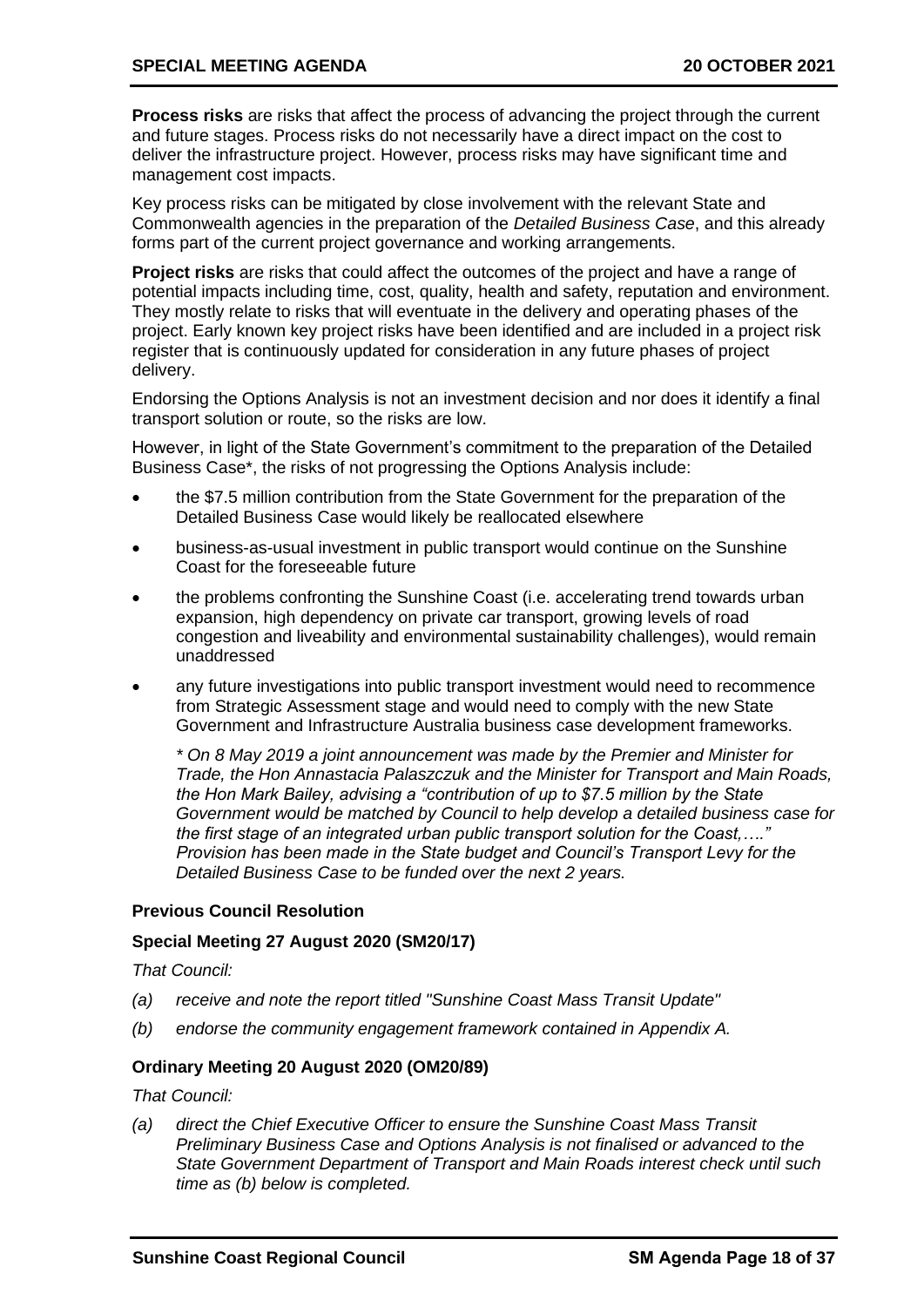- *(b) request the Chief Executive Officer to*
	- *(i) prepare a report for consideration at the Ordinary Meeting of 17 September 2020, regarding the Sunshine Coast Mass Transit Preliminary Business Case and Options Analysis, allowing for Council to determine to immediately release the documentation to the public at that time*
	- *(ii) develop and present a comprehensive and meaningful community engagement plan which must be undertaken, completed and incorporated in the Sunshine Coast Mass Transit Preliminary Business Case, prior to proceeding through to Phase 3 of the Detailed Business Case*
	- *(iii) communicate to the Department of Transport and Main Roads that Council will only proceed with the Sunshine Coast Mass Transit Detailed Business Case after it has completed community engagement with relation to the Preliminary Business Case and Options Analysis and*
	- *(iv) ensure the final Preliminary Business Case, including the outcome of the community engagement, is presented to Council for final endorsement and decision prior to proceeding to Phase 3.*

#### **Ordinary Meeting 30 January 2020 (OM20/3)**

*That Council:*

- *(a) receive and note the report titled "Sunshine Coast Mass Transit - Update" and*
- *(b) note the findings of the attached report entitled "Sunshine Coast Mass Transit Preliminary Business Case – Interim Findings Report" (Appendix A).*

#### **Ordinary Meeting 25 July 2019 (OM19/102)**

*That Council:* 

- *(a) receive and note the report titled "Sunshine Coast Mass Transit Options Analysis"*
- *(b) endorse the Strategic Business Case for Sunshine Coast Mass Transit at Appendix A,*  for the purpose of facilitating further consideration by relevant State and Federal *Government agencies*
- *(c) refer the Strategic Business Case for Sunshine Coast Mass Transit and in the form of a completed "Infrastructure Australia Stage 1 Template" to Infrastructure Australia for its consideration and inclusion in the Infrastructure Priority List, and advise Infrastructure Australia of the intention to complete a Preliminary Business Case*
- *(d) refer the Strategic Business Case for the Sunshine Coast Mass Transit to Building Queensland for its consideration and inclusion in the Infrastructure Pipeline, and advise Building Queensland of an intention to complete a Preliminary Business Case*
- *(e) refer the Strategic Business Case for the Sunshine Coast Mass Transit to other relevant government agencies including Transport and Main Roads and Queensland Treasury, and advise the agencies an intention to complete a Preliminary Business Case*
- *(f) update the project website to provide access to the Strategic Business Case and a summary of the Strategic Business Case.*

#### **Ordinary Meeting 23 April 2015 (OM15/59)**

*That Council:*

- *(a) authorise the Chief Executive Officer to proceed in accordance with the direction given in confidential session*
- *(b) confirm the recommended light rail route corridor with which to proceed to more detailed feasibility and business case studies*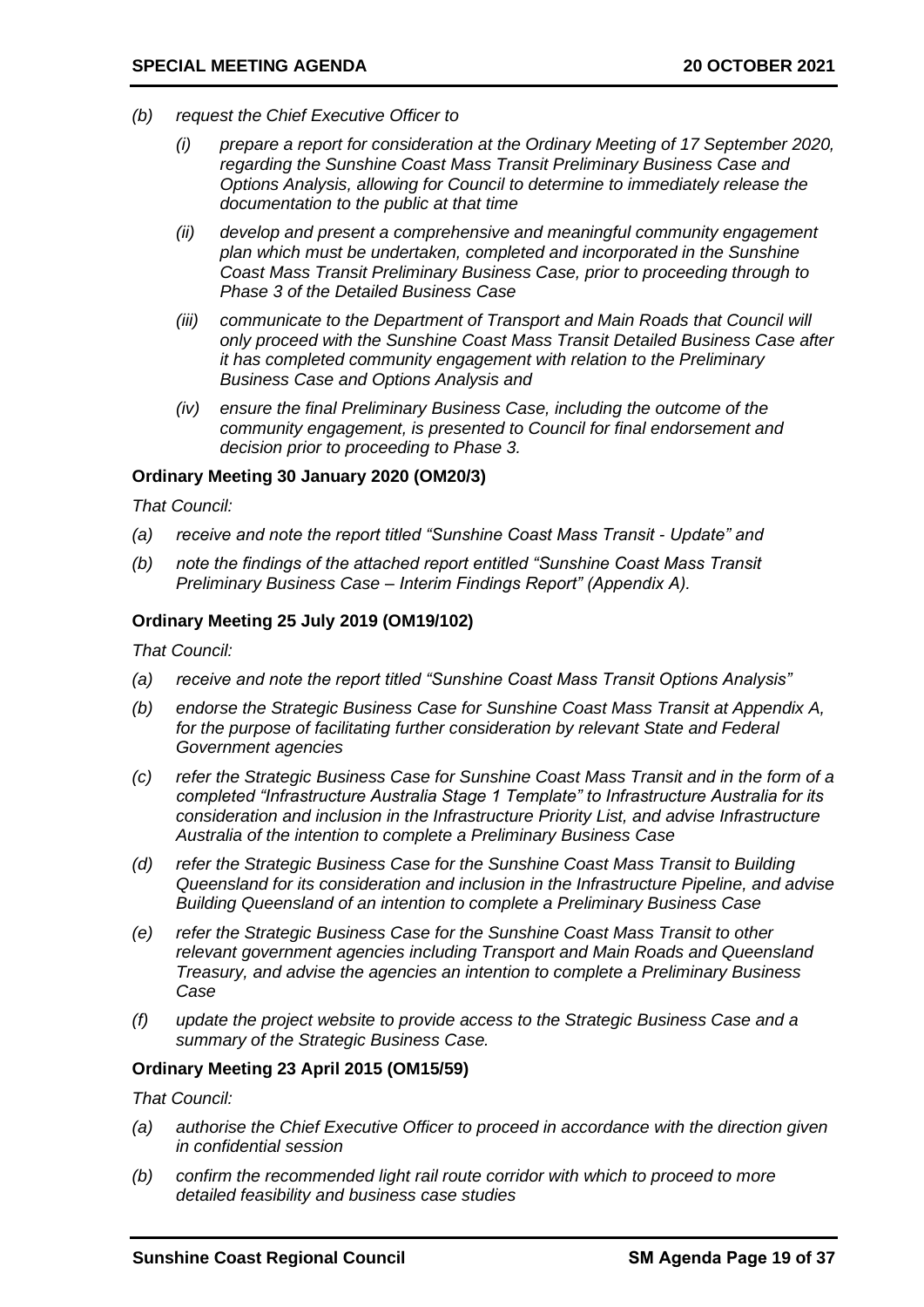- *(c) confirm support for progressing the establishment of a high frequency branded forerunner bus in conjunction with the State Government*
- *(d) authorise the Chief Executive Officer to write to the Minister for Transport outlining the findings of the Sunshine Coast Light Rail Route Options Consultation Report and the recommended route and seeking their support for progressing with more detailed feasibility and business case studies and*
- *(e) authorise the Chief Executive Officer following completion of (d) above to release the findings on the Sunshine Coast Light Rail Route Options Consultation Report.*

#### **Related Documentation**

Refer to the project website at [https://www.sunshinecoast.qld.gov.au/Council/Planning-and-](https://www.sunshinecoast.qld.gov.au/Council/Planning-and-Projects/Major-Regional-Projects/Sunshine-Coast-Mass-Transit-Project)[Projects/Major-Regional-Projects/Sunshine-Coast-Mass-Transit-Project](https://www.sunshinecoast.qld.gov.au/Council/Planning-and-Projects/Major-Regional-Projects/Sunshine-Coast-Mass-Transit-Project)

#### **Critical Dates**

Infrastructure Australia has advised that to be considered for inclusion in the February 2022 Infrastructure Priority List, the Stage 2 submission and Options Analysis would need to be provided to Infrastructure Australia in the near future. If the documents are submitted after 31 December 2021, the submission and report will need to comply with the requirements of Infrastructure Australia's new business case framework, which would necessitate considerable rework of the Stage 2 submission and the Options Analysis.

The notional timing for the delivery of Stage 1 of the mass transit project is set out in the table below.

| <b>Project Stage</b>                                                        | <b>Dates</b>                                                                                                                                                                                                              |
|-----------------------------------------------------------------------------|---------------------------------------------------------------------------------------------------------------------------------------------------------------------------------------------------------------------------|
| <b>Strategic Business Case</b>                                              | Completed July 2019                                                                                                                                                                                                       |
| Options Analysis – Stage 1 of the mass<br>transit system                    | Received by Council September 2021                                                                                                                                                                                        |
| Detailed Business Case - Stage 1 of the<br>mass transit system              | 2021 and 2022, with community<br>engagement likely in 2022                                                                                                                                                                |
| Investment Decision and Procurement -<br>Stage 1 of the mass transit system | Depending on the acceptability of the<br>Detailed Business Case, and taking into<br>account other investment policy priorities of<br>the Queensland and Australian<br>Governments, this phase could occur by<br>2022/2023 |
| Commence operation of Stage 1 of the<br>mass transit system                 | By 2027 (indicative and as noted above,<br>subject to Queensland and Australian<br>Government approvals)                                                                                                                  |

#### **Implementation**

Should the recommendation be accepted by Council, it is noted that the Chief Executive Officer will undertake steps in accordance with the Council resolution to:

- Refer the documents to the relevant State and Commonwealth agencies
- Make any necessary amendments to the Options Analysis as a consequence of Department of Transport and Main Roads assurance review process
- Negotiate a Memorandum of Understanding with Department of Transport and Main Roads in relation to the partnership arrangements for the preparation of the Detailed Business Case.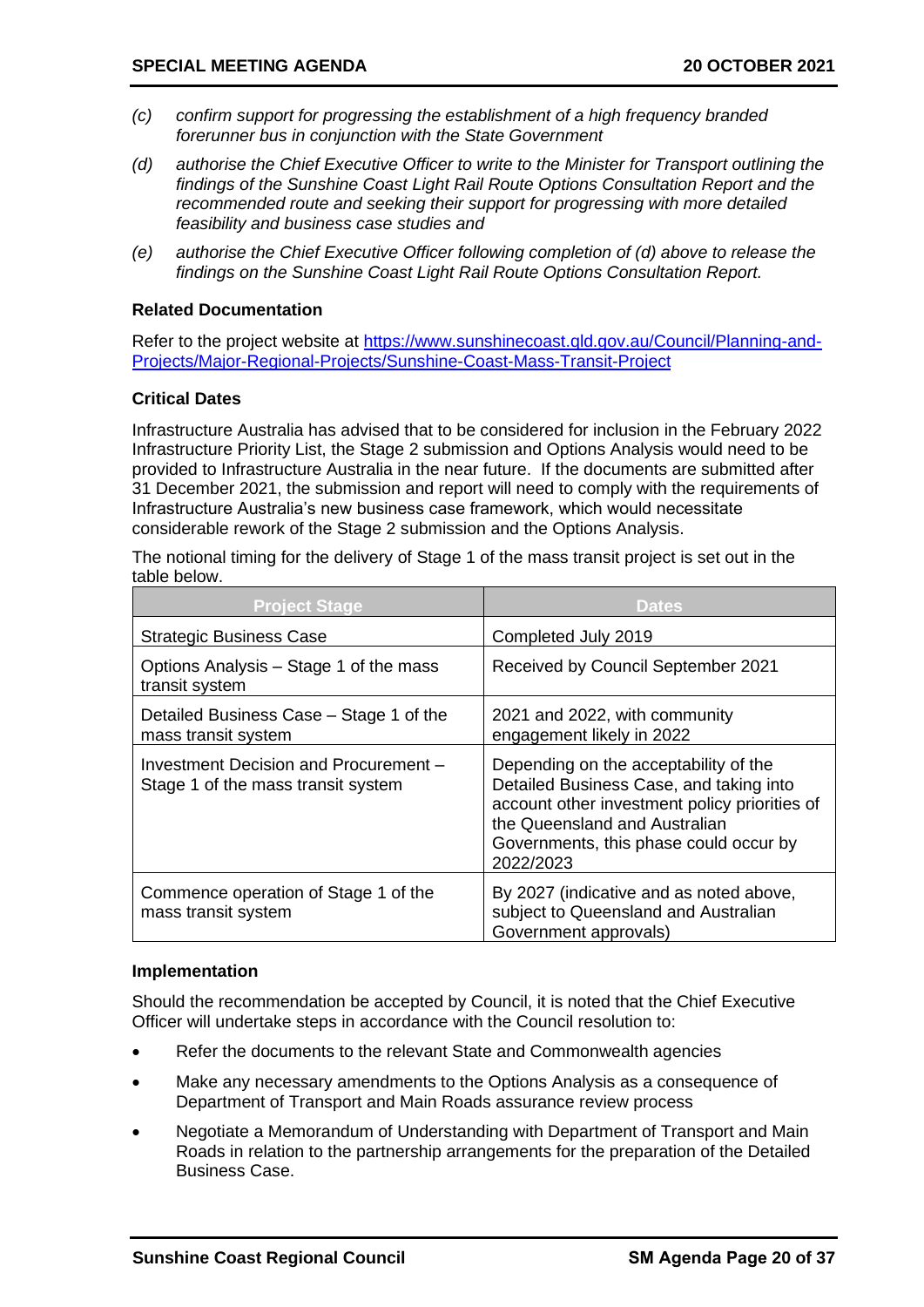Next Steps between now and commencement of Detailed Business Case

- 1. Department of Transport and Main Roads undertakes a Gateway (assurance) review
- 2. Memorandum of Understanding signed
- 3. Commencement of Detailed Business Case.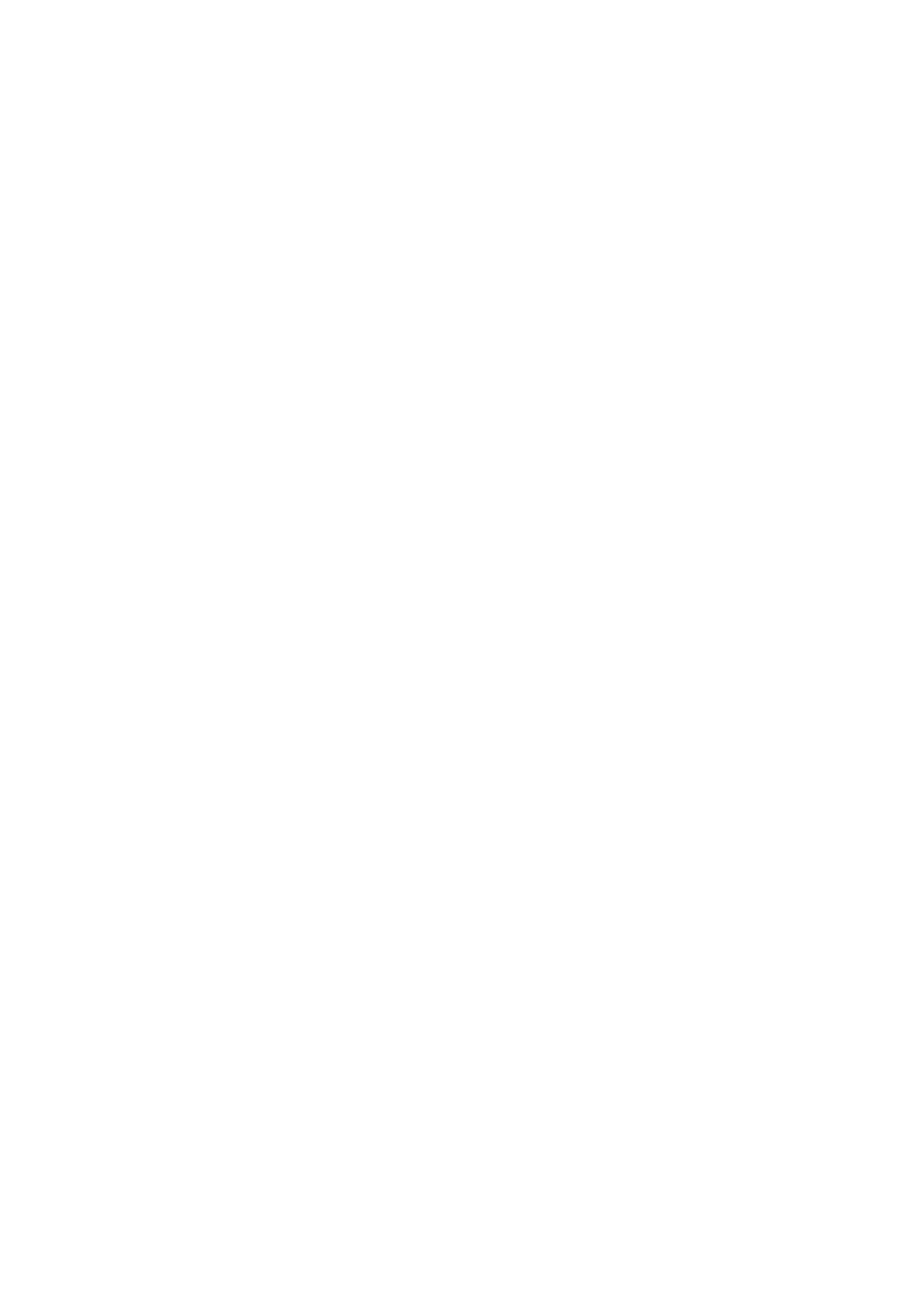<span id="page-22-0"></span>

# Stage 2 Submission

Sunshine Coast Mass Transit

[The following boxes are provided for information and can be deleted prior to submission.]

#### How to use this checklist:

During **Stage 2** you will identify, analyse and filter options to respond to the problems and opportunities you identified in **Stage 1.** This will save you from investing resources in developing unpromising options in your business case during **Stage 3**.

OFFICIAL

We will assess your Stage 2 submission to determine whether you have:

- Identified a **comprehensive longlist** of options that could address the problems and opportunities identified in Stage 1.
- Applied a **robust and defensible methodology** to filter options from a longlist to a shortlist (a progressive process of strategic review, multi-criteria analysis and rapid cost– benefit analysis may be appropriate).
- Identified a **shortlist of options** based on their relative merit, which are suitable for more detailed analysis in **Stage 3**.
- The Assessment Framework has been designed to align with other national, state and territory frameworks. **We accept submissions that conform to the relevant state or territory guidelines, so long as they include all the required information as set out in this document**. Before submitting, check your submission against the **Stage 2 Assessment Criteria and this Submission Checklist** to ensure you have met our requirements.

We encourage you to engage with us as early as you can when developing a proposal, so that we can provide advice to strengthen your submission and clarify any assessment requirements.

#### Key terms:

**Assessment Criteria:** three overarching criteria we use to assess the merit of every proposal, at every stage of the Assessment Framework – Strategic Fit, Societal Impact and Deliverability.

**Program**: a proposal involving a package of projects that are clearly interlinked by a common problem or opportunity. The package presents a robust and holistic approach to prioritise and address the projects, and there is a material opportunity to collaborate and share lessons across states, territories or agencies. The projects can be delivered in a coordinated manner to obtain benefits that may not be achieved by delivering the interventions individually.

**Project:** an infrastructure intervention. A project will move through the stages of project initiation, planning, delivery and completion. A suite of related projects to address a common problem or opportunity will create a program.

**Proponent:** an organisation or individual who prepares and submits infrastructure proposals to us for assessment. To be a proponent of a business case (a Stage 3 submission), the organisation must be capable of delivering that proposal.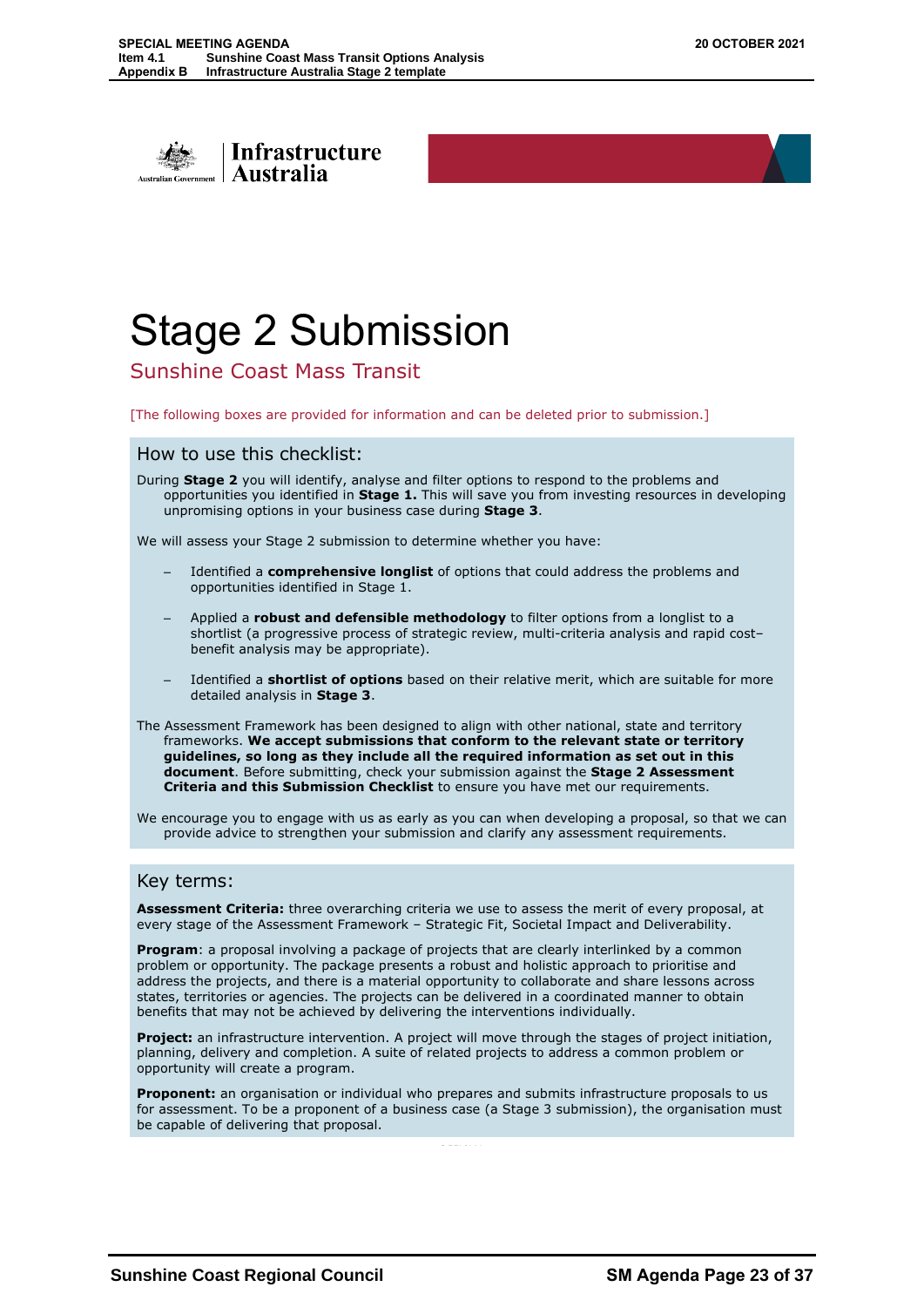**Proposal:** the general term we use for successful submissions to the Infrastructure Priority List, across the key stages of project development, specifically – early-stage (Stage 1), potential investment options (Stage 2) and investment-ready proposals (Stage 3). Proposals that have been delivered would be assessed in Stage 4.

#### Lodging your submission:

Contact us to discuss your proposal before submission and to arrange a secure file transfer facility for your submission. You can contact us via email at **proposals@infrastructureaustralia.gov.au** or call us on **02 8114 1900**.

### Stage 2: Identifying and analysing options

#### Proposal information

In preparing this document, please refer to the **Stage 2** volume of the Assessment Framework and relevant technical guides. If you require any assistance, you can contact us via email at **proposals@infrastructureaustralia.gov.au** or call us on **02 8114 1900**.

#### Document control details

| PROPOSAL<br>NAME <sup>1</sup> | Sunshine Coast Mass Transit                   | <b>PROPONENT</b><br><b>ORGANISATION</b> | Sunshine Coast<br>Council |
|-------------------------------|-----------------------------------------------|-----------------------------------------|---------------------------|
| VERSION <sup>2</sup>          | V <sub>0.4</sub>                              | DATE SUBMITTED                          | DD/10/2021                |
|                               | NAME OF INTER-RELATED PROGRAM, IF APPLICABLE. |                                         |                           |
|                               | CHANGES FROM PREVIOUS VERSION (IF APPLICABLE) |                                         |                           |
|                               |                                               |                                         |                           |

Prepared by (point of contact for us to engage on specific technical matters)

<sup>1</sup> Title of the underlying problems and opportunities, rather than the anticipated solution. See IPL for examples.

<sup>2</sup> First issue to Infrastructure Australia should be version 1, with version updated for subsequent submissions.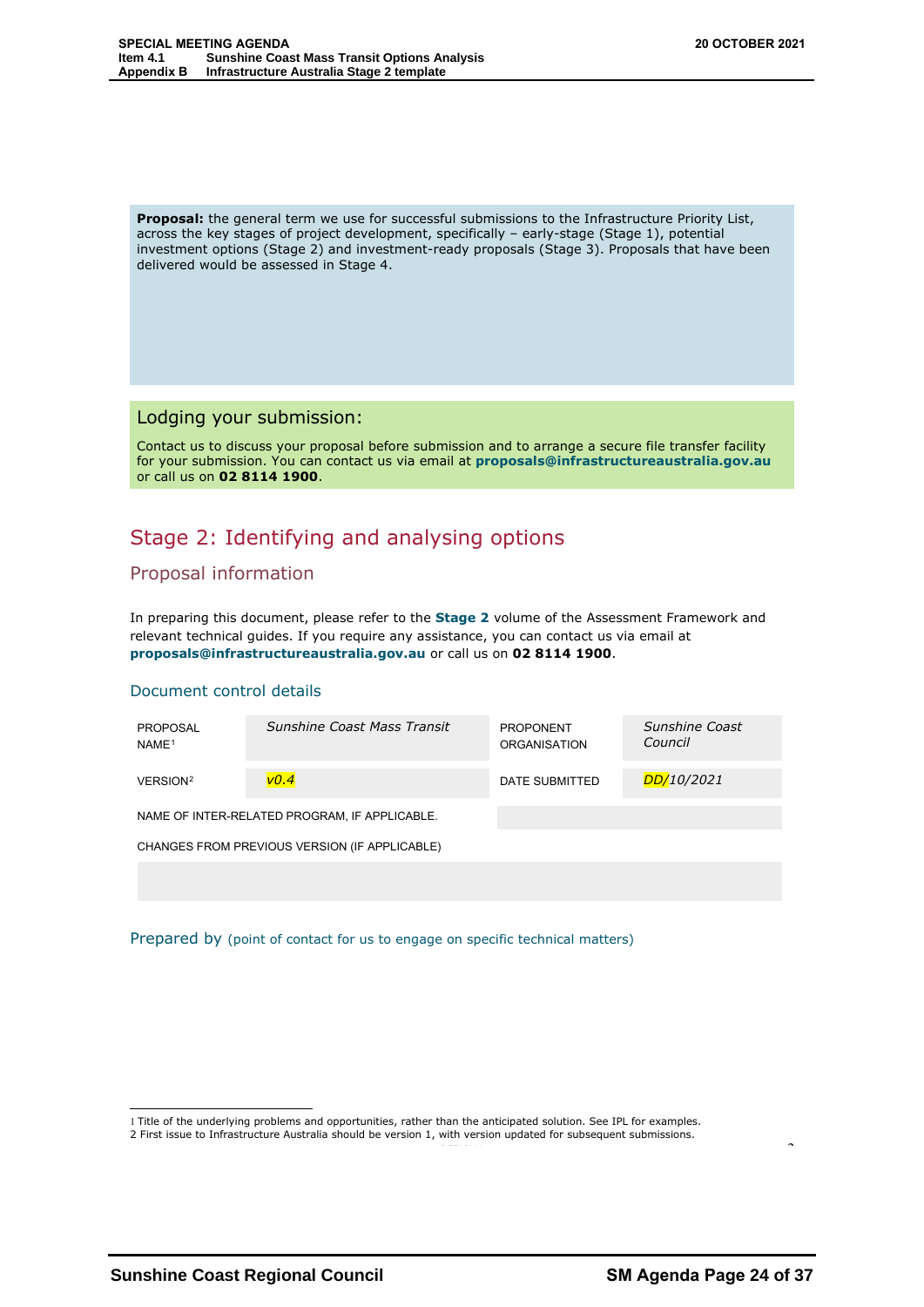| <b>NAME</b>               |            | <b>JOB TITLE</b> | <b>ORGANISATION</b> |  |
|---------------------------|------------|------------------|---------------------|--|
| CONTACT<br><b>DETAILS</b> | Phone      | <b>Mobile</b>    | Email               |  |
| <b>DATE</b>               | DD/MM/YYYY |                  |                     |  |

Approved by (point of contact for formal engagement on the status of the submission)

| <b>NAME</b>               |            | <b>JOB TITLE</b> | <b>ORGANISATION</b> |  |
|---------------------------|------------|------------------|---------------------|--|
| CONTACT<br><b>DETAILS</b> | Phone      | <b>Mobile</b>    | <b>Email</b>        |  |
| <b>DATE</b>               | DD/MM/YYYY |                  |                     |  |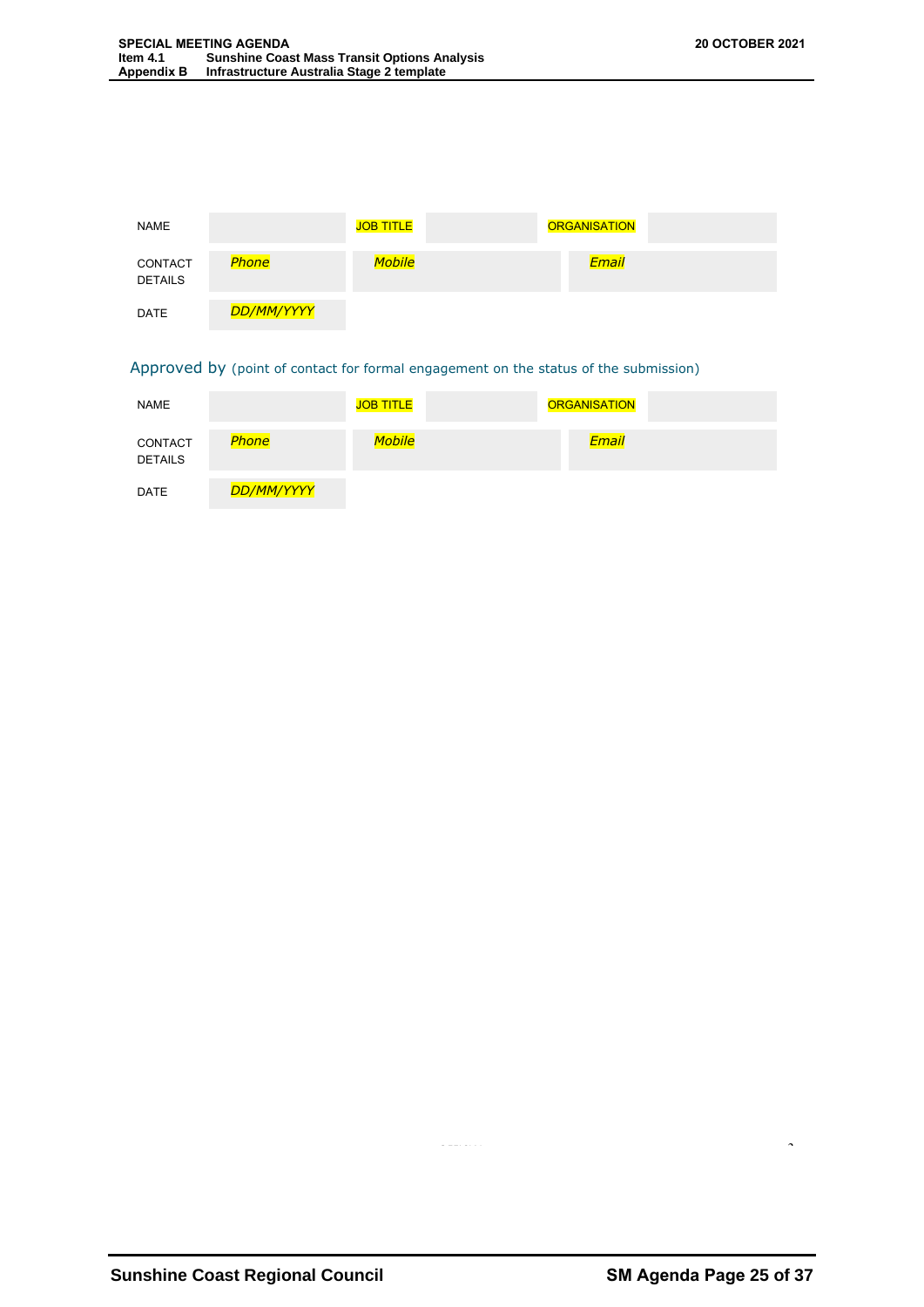#### Stakeholder endorsement for proposal

*Please identify stakeholders you have engaged with in the development of this proposal and their level of support.*

A range of internal and external stakeholders were engaged throughout the development of the Sunshine Coast Mass Transit (SCMT) Options Analysis Report and this submission to Infrastructure Australia.

Various Sunshine Coast Council (Council) stakeholders were involved in the development of the Options Analysis and were integral to the implementation of various parts of the Project, including:

- Sunshine Coast Council Mayor
- Deputy Mayor and Community (Transport) Portfolio Councillor
- Environment and Liveability (Place making) Portfolio Councillor
- Service Excellence Portfolio Councillor
- Chief Executive Officer
- Group Executive Liveability and Natural Assets
- Chief Strategy Officer
- Group Executive Built Infrastructure
- Group Executive Customer Engagement & Planning Services.

The Project Team consulted with key Council stakeholders throughout the development of the Options Analysis to identify key issues and stakeholder requirements to inform the Project's development.

The Project Control Group, that drove the development of the Options Analysis, is chaired by the Mayor and includes a number of Councillors and Council Executives. It also includes senior representatives from the Department of Transport and Main Roads (TMR). TMR will be responsible for taking the SCMT Options Analysis further to develop the Detailed Business Case in 2022. The Queensland Government and Sunshine Coast Council have committed \$15 million to complete business case activities.

A number of key Queensland Government stakeholder groups were consulted through the development of the Options Analysis, including:

- TMR various areas including the North Coast Region, Transport Planning, Strategic Rail and Project Evaluation
- The Department of State Development, Infrastructure, Local Government and Planning (DSDILGP)
- Building Queensland (BQ) now part of DSDILGP
- Queensland Treasury.

Each of these Government agencies were represented, to varying levels, on the Business Case Reference Group.

The Project team engaged with the Australian Government at appropriate times, including Department of Infrastructure, Transport, Regional Development and Communications (DITRDC), and Infrastructure Australia. These agencies are also members of the Business Case Reference Group.

Council conducted an extensive community and stakeholder engagement campaign from 28 April to 22 June 2021 on the draft Options Analysis Report. Over 50 community engagement activities were hosted during this time. These included:

19 pop-up events (attended by over 700 people)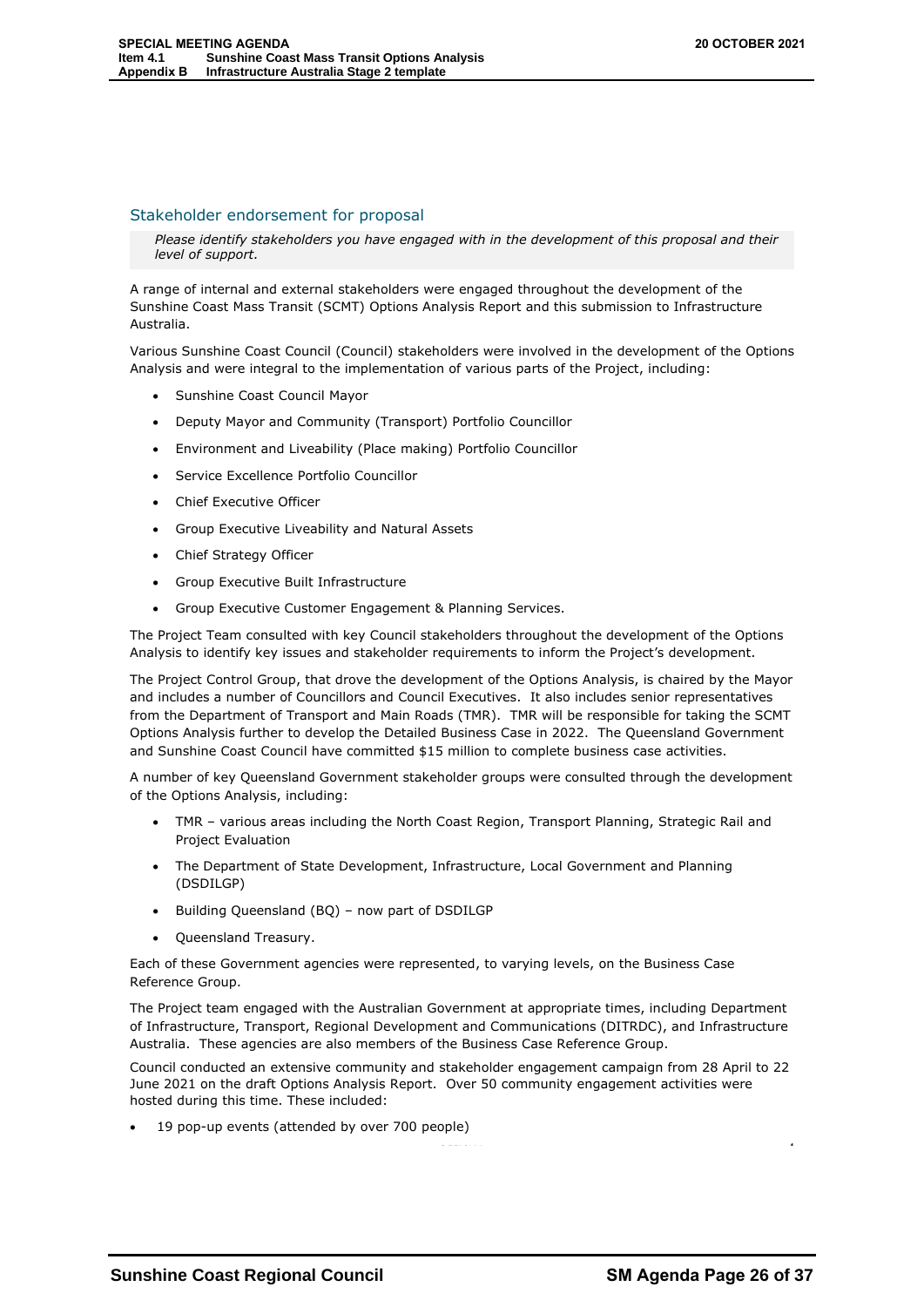- 4 virtual reality sessions (attended by 24 people)
- 2 community round tables that included representative groups, aged care, youth, business, and accessibility groups (attended by 23 representatives)
- A special presentation to Council and State Government Officers by MTAG (Mass Transit Action Group), the Beach Matters Group and OSCAR (Organisation Sunshine Coast Association of Residents) on their views (attended by 9 representatives)
- An Intergenerational Forum that brought together a wide range of interests from across all generations (attended by 54 representatives)
- An Enquiry-By-Design workshop (attended by 28 representatives)
- An online survey (3,894 unique survey responses received)
- 5 school presentations by Council (attended by 146 students and teachers)
- 19 Council presentations at community and stakeholder briefings (527 people directly briefed and reaching over 8,000 people).

Over 30 detailed submissions were received from industry bodies and community groups. There is support for the need to change the current paradigm and shift to more public transport. The problem statements were acknowledged and supported. Industry groups generally supported the SCMT shortlisted options identified. Community groups generally expressed concern with more permanent SCMT options, instead preferring more flexible bus-based options.

Of the 3,894 survey responses, 68% believed that it is important or very important to have a good mass transit system. 45% of survey respondents were very or somewhat satisfied with all five mass transit options proceeding. 46% were somewhat or very dissatisfied with the five options progressing. However, more than a third of the dissatisfied went on to express positive sentiment to at least one of the mass transit options. Another interesting observation from the survey is that most people under the age of 50 support the five options. However, the majority of people over 50 did not support the five options.

In the deliberative activities (such as the Intergenerational forum and Enquiry by Design workshop) community members where informed on the details about each option before expressing opinions. Based on this approach, a more positive sentiment was realised when compared to the survey.

There were some local elected representative views that SCMT is considered an alternative to regional transport connections adopting the Caboolture and Maroochydore Corridor Study (CAMCOS) corridor. The Options Analysis report analysed this matter in detail (Chapter 7 of the attached draft report) noting SCMT serves a local intra-regional function and CAMCOS (regional rail) is about inter-regional connections.

#### Confidentiality

*Please identify if any of the information provided to Infrastructure Australia in this template is confidential. Please provide a brief explanation of the reasons for the request of confidentiality. Information submitted confidentially will not be released or published by Infrastructure Australia without the written consent of the proponent.*

The Options Analysis Report supporting this Infrastructure Australia submission was the version released as draft to the community in April 2021. The Options Report is currently being finalised for approval by Council in October 2021 before being further distributed.

Council intends to provide the updated Options Analysis Report to Infrastructure Australia once Council has approved its release in late October 2021, subject to Council endorsement. Changes to the report (as part of the finalisation process) are predominately about capturing stakeholder feedback, which has not resulted in any substantial change to the economic, environment, financial and technical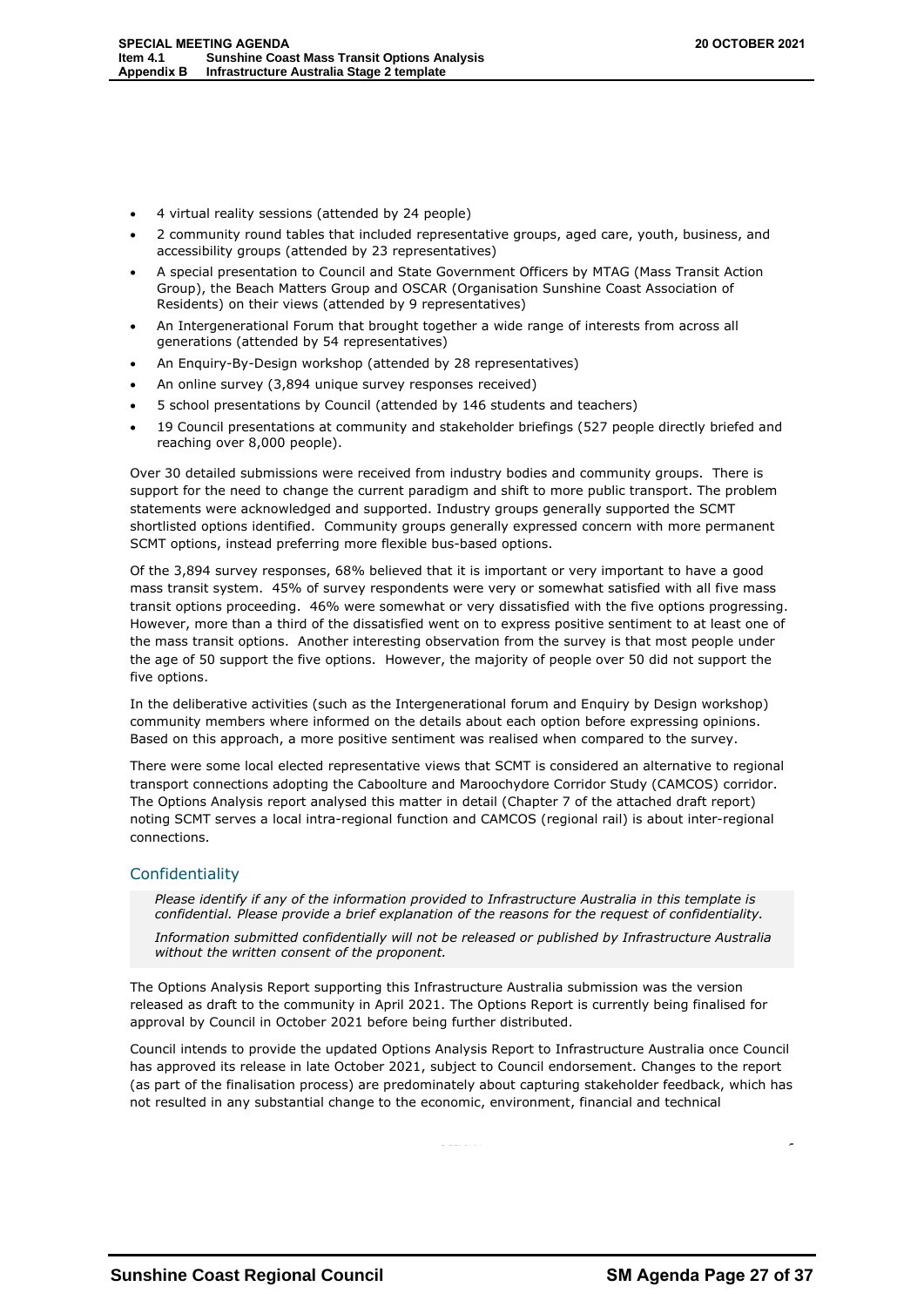assessments. However, the social assessment will be updated based on community feedback along with a new Public Interest Statement chapter.

#### Description of proposal

*Please describe the proposal, clearly identifying the problems and opportunities (from Stage 1) and proposed interventions. Proponents should refer to Section 3 of our Stage 2 volume, which describes our assessment criteria and threshold for determining if the proposal is nationally significant.* 

The Sunshine Coast is one of Australia's most desirable places to live and work. The region continues to grow at a rapid rate, exceeding national and state average population growth rates.

Over the past 20 years, the population of the Sunshine Coast has grown strongly by 125,500 people at an average of 2.6 per cent per year. By comparison, Queensland's population grew at an average of 2 per cent per year in the same period. Projections of future population for the Sunshine Coast Region made by the Queensland Government Statistician's Office (QGSO) will see an increase from 303,389 in 2016 to 518,004 in 2041. This represents an increase of 214,615 people (or 71 per cent) over the 25 year period.

The recently released Australian Infrastructure Plan identifies how many Regional Centres are experiencing higher than average growth, which is enabling national economic growth. The Sunshine Coast is identified as one of these fastest growing regions alongside the Gold Coast, Geelong, Wollongong and Newcastle. All these regional centres have a form of mass transit except for the Sunshine Coast.

Recent Queensland Government (QGSO) advice suggests that while Queensland's population is expected to continue to grow, there also is ongoing uncertainty around the depth of effects of the COVID-19 pandemic on Queensland's future population growth. Due to the COVID-19 pandemic, Australia's national borders were closed on 20 March 2020 to everyone except Australian citizens, permanent residents and their immediate families, with few exceptions.

As of August 2021, border closures and quarantine measures put in place to control the effects of the COVID-19 pandemic were still in place, reducing growth due to overseas migration. In addition to national border closures, there has also been a series of localised lockdowns and interstate border closures. Nevertheless, Queensland experienced strong net interstate migration in 2020, and over the next four years, it is expected that another 85,000 Australians – the equivalent of a city the size of Rockhampton – will move to Queensland. Over the course of 2020 more people moved to Queensland from interstate that at any time since 2004.

The South East Queensland 2032 Olympics and Paralympics is now an important consideration for the future of public transport on the Sunshine Coast. It is a nationally significant event that will boost the Australian and local economy and leave a positive legacy. Public transport needs to provide the essential role of providing access to the events, venues and the satellite athletes' accommodation on the Sunshine Coast. The International Olympic Committee (IOC) Future Host Commission report identifies key events (such as the bicycle road race, mountain biking, sailing, football and basketball amongst others) with many venues being accessible via the mass transit corridor, including Sunshine Coast Stadium. The implementation timeframe outlined in the Options Analysis report aligns with this event.

Currently, the region is heavily dependent on car transport and without intervention, will continue the current trend to rapidly expand its urban boundaries. It faces major challenges in managing growth over the next three decades. Population growth and increasing congestion will continue to put pressure on housing, transport, lifestyle, employment, social infrastructure and the environment.

Sunshine Coast Council has a vision for the Sunshine Coast to be Australia's most sustainable region: Healthy. Smart. Creative.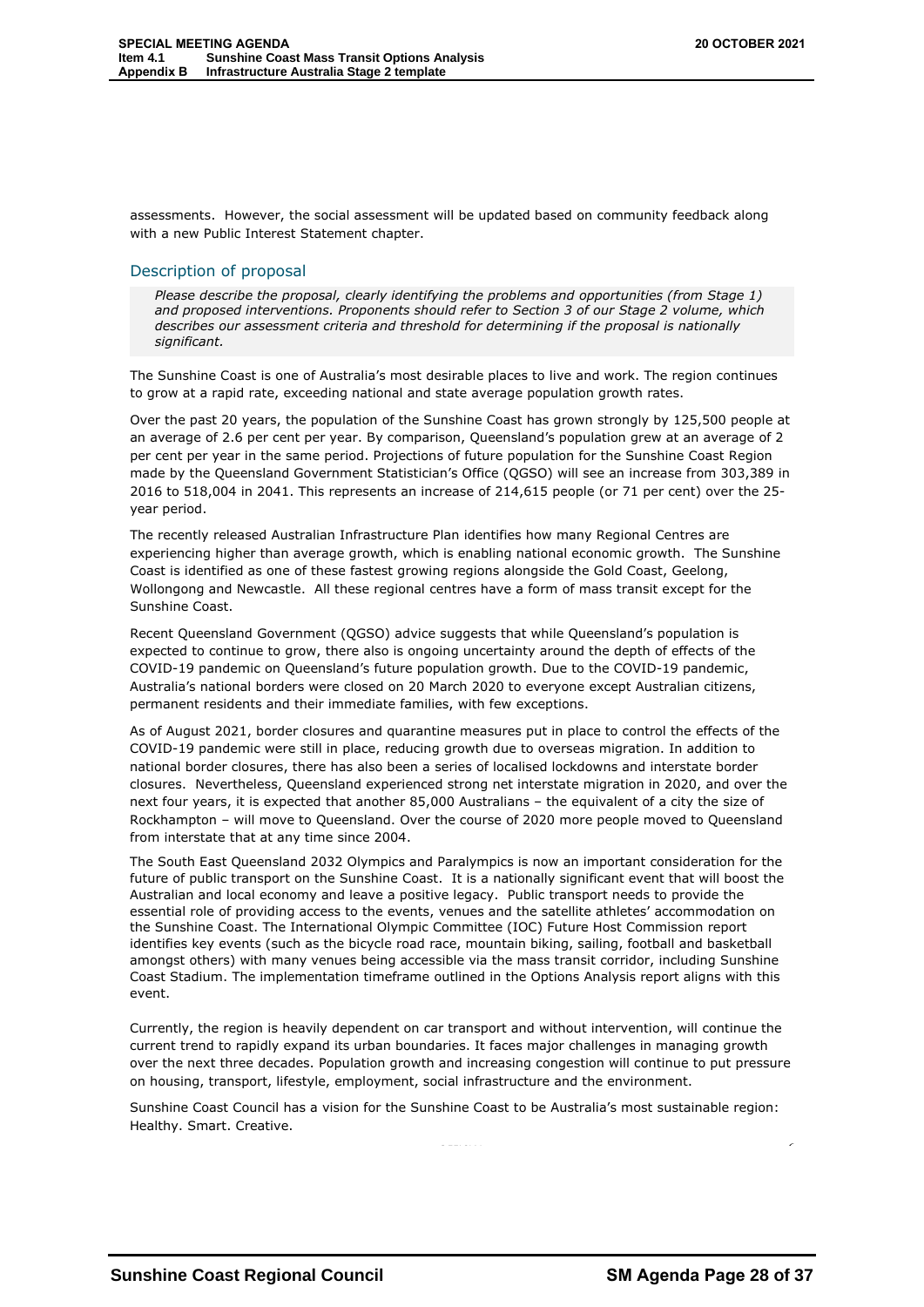To achieve this vision and respond to the forecast population growth, a catalytic change to public transport on the Sunshine Coast is required to set the region on a path to sustainable transport and urban development and support growth in the national economy.

To support the development of an integrated urban public transport solution for the Sunshine Coast, the Sunshine Coast Mass Transit (SCMT) Options Analysis assesses the region's land use, transport, liveability and environmental sustainability challenges, considers options to address the challenges and defines the priority for more detailed investigations. It builds on work already completed in the Strategic Business Case in 2019.

The problems to be addressed by the SCMT Project are outlined below. Responding to these problems can deliver a range of regional benefits that may only be achieved through an integrated approach to land use planning and economic and community development, undertaken in conjunction with the delivery of an efficient transport network.



The urgency for a mass transit system within the Sunshine Coast Region is driven by the current and forecast transport and land use problems within the region.

During the SBC stage of the Project, transport and economic modelling were undertaken to quantify and monetise identified problems. It was estimated congestion along key arterial routes within the region currently costs over \$500 million per annum. This is forecast to grow and cost the regional economy \$3 billion per annum (nominal cost) by 2041.

Without intervention, the annual cost of congestion in the Sunshine Coast Urban Corridor could almost treble by 2041. The cost of congestion is:

- \$350 million per annum for the Sunshine Coast Urban Corridor from Maroochydore to Caloundra, rising to \$2.2 billion in 2041 (nominal cost)
- \$160 million per annum for the Sunshine Coast Urban Corridor from Maroochydore to the Sunshine Coast University Hospital (SCUH) precinct, rising to \$1 billion in 2041 (nominal cost).

Without intervention to support higher levels of urban containment, economic, social and environmental impacts will increase significantly over the next 20 years to 2041.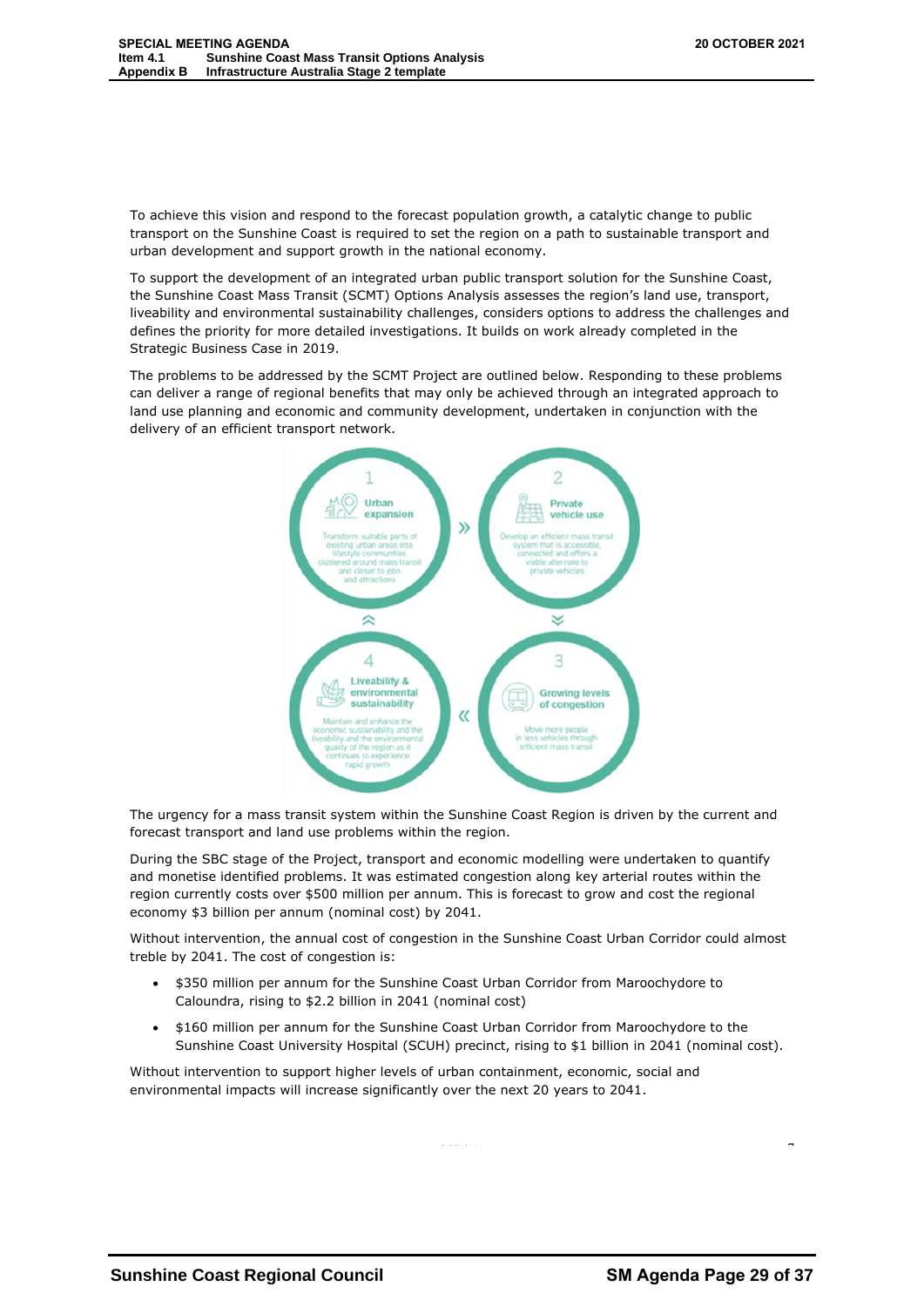The draft Options Report documents an extensive options identification and assessment process for the first stage of a mass transit system from Maroochydore to Sunshine Coast University Hospital at Birtinya. Nine options were included in the long list of options including a base case 'do minimum' option. The long list of options were evaluated through a robust Multi-Criteria Assessment process. This process resulted in a shortlist of Reference Projects to carry through economic, social, environmental and financial assessments.

The draft Options Report recommends five mass transit technology options for further consideration in a future Detailed Business Case, that are potentially best able to meet the Project objectives, and provide most long-term benefit to the local, state and Australian communities:

- Trackless Trams (TT) on a dedicated busway, using on-board stored energy without overhead wires (wireless)
- Light Rail Transit (LRT) on a dedicated trackway with either overhead power line supply or onboard stored energy without overhead wires (wLRT)
- Bus Rapid Transit (BRT) on a dedicated busway using on-board stored energy without overhead wires (wireless)
- Quality Bus Corridor (QBC) using bus lanes and purpose-built stations to help prioritise bus travel on the Sunshine Coast.

Each of the vehicle options being considered in the Options Analysis would offer low emission technologies.

#### Australian Government funding

*Please identify if Australian Government funding is sought for the proposal, and the status and amount of funding. For example, no Australian Government funding commitment, development PPR approved, construction PPR approved, funding committed by the Australian Government for construction.*

*This information allows us to consider the reasons for submission for the Infrastructure Priority List.* 

*If Australian Government funding has been committed for project delivery, we will assess your Stage 2 submission, but it will not be considered for the Infrastructure Priority List.*

There is no formal Australian Government funding commitment for the SCMT. However Australian Government funding for SCMT has been identified as an opportunity for further investigation during the Detailed Business Case phase.

#### Infrastructure Priority List

*Please identify any linked Infrastructure Priority List proposal(s). This information allows us to link submissions with Early-stage Proposals (problems and opportunities listed on the IPL).* 

*Please also indicate if this submission is combined with a Stage 1 submission.*

Council has previously submitted a Stage 1 submission which was shared as a draft for feedback with Infrastructure Australia in 2019. This submission was not formally finalised, meaning the Sunshine Coast Mass Transit project was not listed on the Infrastructure Priority List.

#### State or Territory assurance reviews

*Please identify if any state and territory assurance reviews, such as infrastructure advisory body or equivalent, gateway reviews, have been completed, and the status of these reviews.*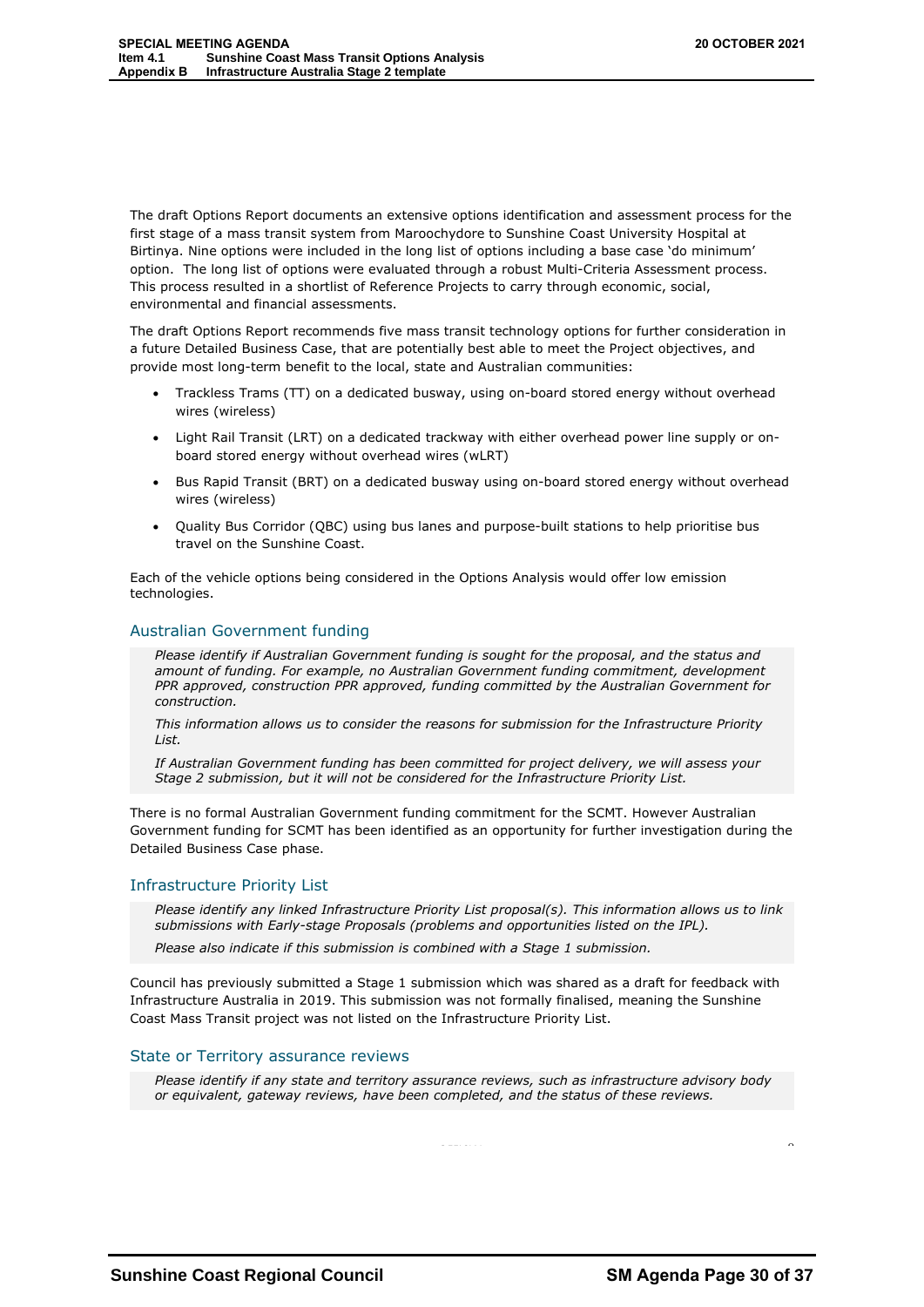The SCMT Options Analysis aligns with the Queensland government guidelines in Building Queensland's (now DSDILGP) Business Case Development Framework, release 3. The Options Analysis has been compiled with input of various key stakeholder agencies engaged through the Business Case Reference Group, and direct consultation with other key stakeholders. Review comments on the SBC and an Interim Findings Report released in January 2020 have also been incorporated.

Queensland Treasury subsequently confirmed a preference that the Options Analysis be subjected to a Gate 1 assurance review upon transmission by Sunshine Coast Council to TMR. This will occur in November or December 2021.

It has been agreed with Queensland Treasury that conducting further assurance reviews (particularly peer views of specific elements like demand modelling, economics and cost estimating) would be best suited to the establishment stage of the Detailed Business Case, following completion by TMR of the Gate 1 assurance review.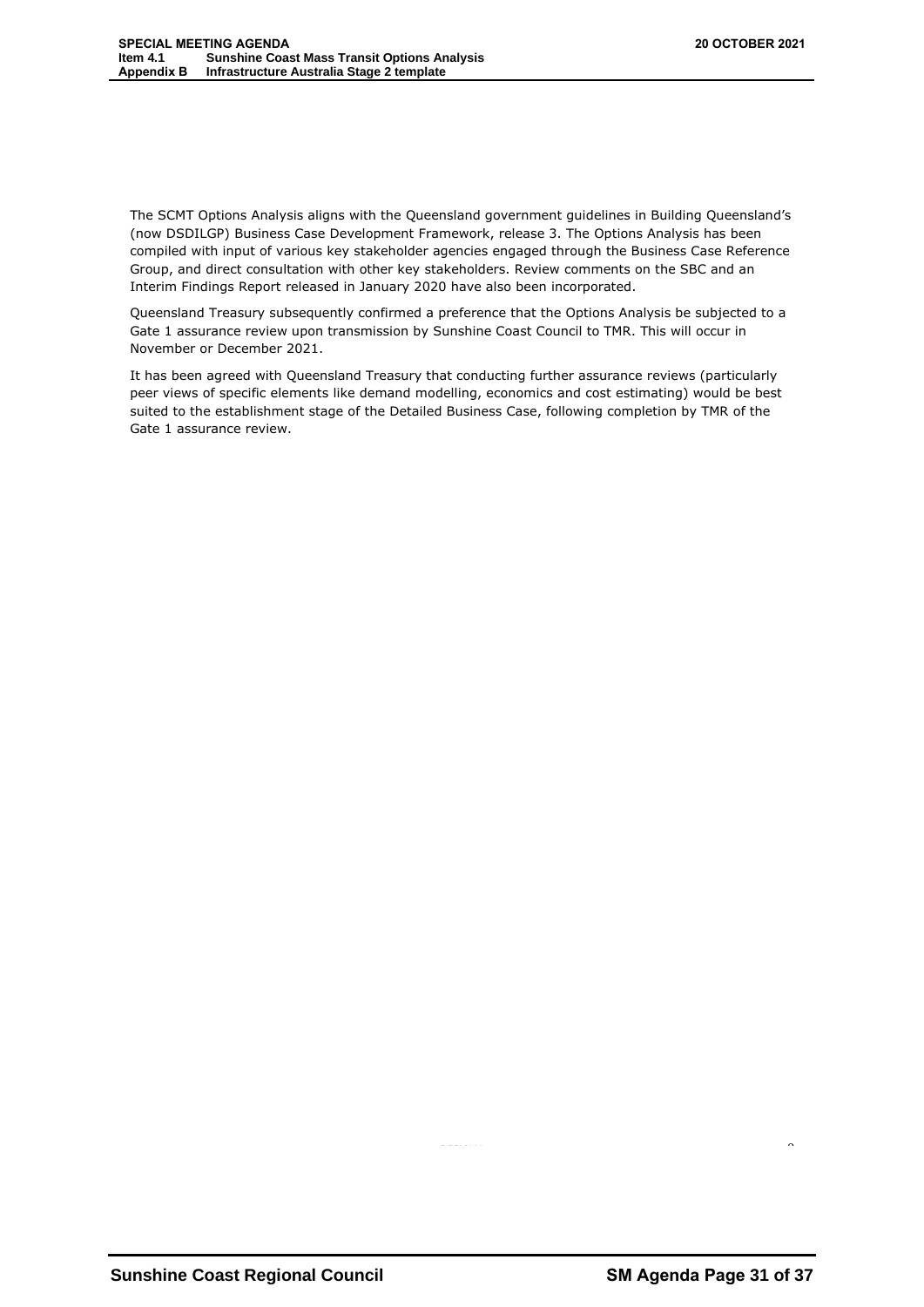#### Stage 2 Submission Checklist

We classify submission documentation as required, recommended or good practice, as described in the table below:

| Classification | <b>Description</b>                                                                                                        |
|----------------|---------------------------------------------------------------------------------------------------------------------------|
| Required       | Proponents must provide evidence justifying their assessment of required items.                                           |
| Recommended    | Proponents must consider recommended items and provide supporting evidence<br>justifying if they have not been assessed.  |
| Good practice  | Proponents should consider these discretionary items as part of good practice, but they<br>may not apply to all projects. |

Please complete the submission checklist below, indicating:

- which items have been provided as part of your application
- where the information can be found in the attached documentation.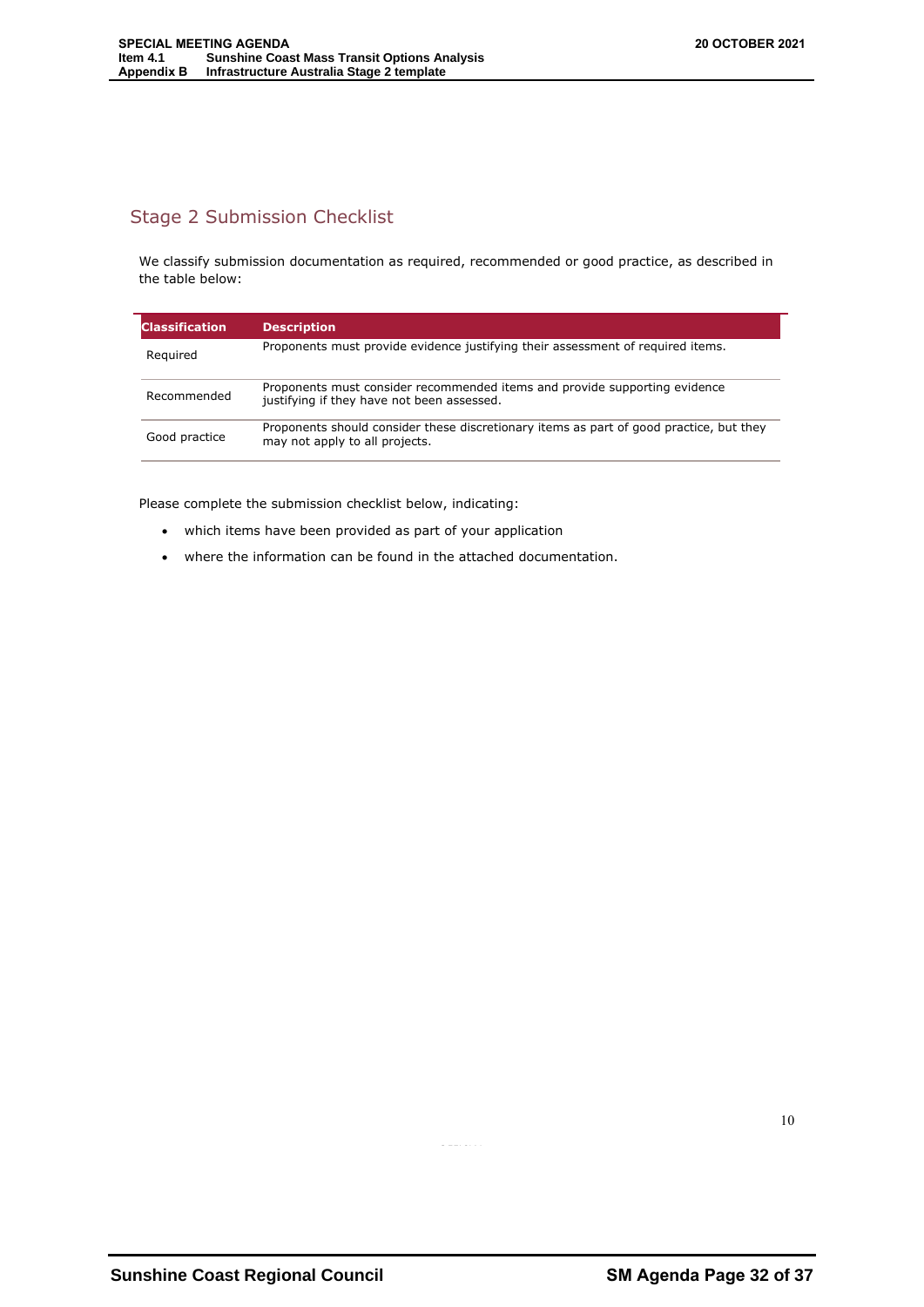| <b>Item</b>                                                                                                                  | <b>Requirement</b> | <b>Name relevant documents</b><br>you have attached        | Where can we find that info in<br>the documents (if relevant) |
|------------------------------------------------------------------------------------------------------------------------------|--------------------|------------------------------------------------------------|---------------------------------------------------------------|
| <b>Proposal information</b>                                                                                                  |                    |                                                            |                                                               |
| Proposal description                                                                                                         | Required           | Included above. Identify any                               |                                                               |
| Information is finalised (i.e. not draft or identified as subject to<br>change)                                              | Required           | additional information<br>attached.                        |                                                               |
| Information is not out of date (we recommend information is<br>current or less than 3 years old)                             | Required           |                                                            |                                                               |
| Confidentiality requirements                                                                                                 | Required           |                                                            |                                                               |
| Please identify if Australian Government funding is sought for<br>the proposal and, if so, the status and amount of funding. | Required           |                                                            |                                                               |
| State or territory (gateway) review (i.e. infrastructure advisory<br>body or equivalent), where relevant                     | Recommended        |                                                            |                                                               |
| On Infrastructure Priority List as Early-stage Proposal (Stage 1)                                                            | Good practice      |                                                            |                                                               |
| Stage 1 assessment complete and included in Stage 2<br>submission                                                            | Required           |                                                            |                                                               |
| Post completion reviews of similar projects                                                                                  | Good practice      |                                                            |                                                               |
| Step 1: Identify a longlist of options                                                                                       |                    | See Section 2.2 of the Stage 2 volume for more information |                                                               |
| Option identification methodology                                                                                            | Required           | <b>Options Analysis Report</b>                             | Section 3.1                                                   |
| Stakeholder input                                                                                                            | Required           | <b>Options Analysis Report</b>                             | Section 3.1.2                                                 |
| Longlist of options identified, including non-capital options                                                                | Required           | <b>Options Analysis Report</b>                             | Section 10                                                    |
| Description of each longlist option (including the base case):                                                               | Required           | <b>Options Analysis Report</b>                             | Section 10.3                                                  |
| type (e.g. regulatory reform, capital investment)                                                                            |                    |                                                            |                                                               |
| description                                                                                                                  |                    |                                                            |                                                               |
| location                                                                                                                     |                    |                                                            |                                                               |
| infrastructure changes or enablers                                                                                           |                    |                                                            |                                                               |
| expected stakeholder impact                                                                                                  |                    |                                                            |                                                               |
| initiative dependencies                                                                                                      |                    |                                                            |                                                               |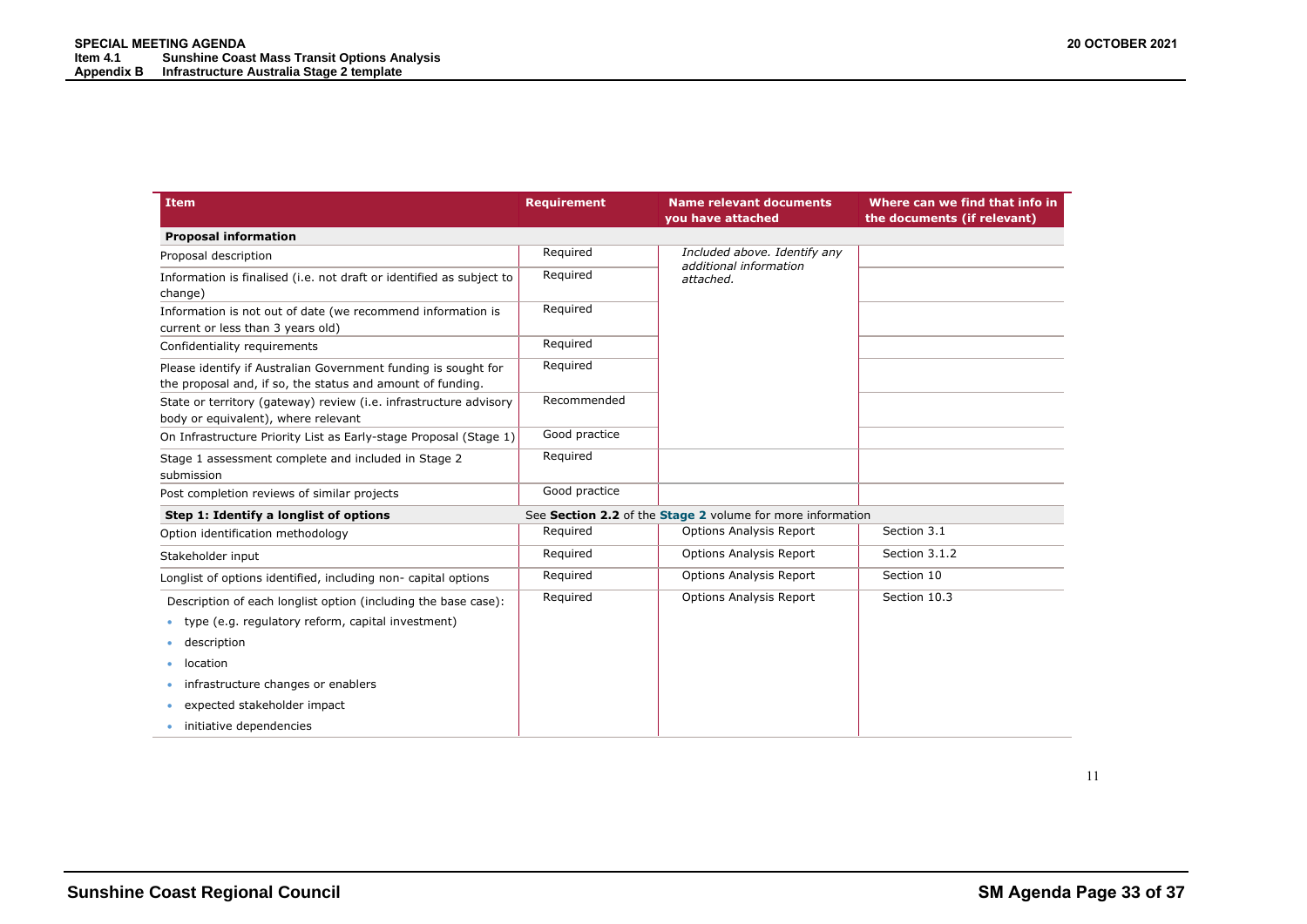| <b>Item</b>                                                               | <b>Requirement</b> | <b>Name relevant documents</b><br>you have attached        | Where can we find that info in<br>the documents (if relevant) |
|---------------------------------------------------------------------------|--------------------|------------------------------------------------------------|---------------------------------------------------------------|
| indicative investment costs (capital, operating and<br>maintenance)       |                    |                                                            |                                                               |
| alignment with national, state and territory plans or<br>strategies       |                    |                                                            |                                                               |
| Step 2: Analyse the options                                               |                    | See Section 2.3 of the Stage 2 volume for more information |                                                               |
| Option analysis methodology, including any models for and<br>outputs of:  | Required           | <b>Options Analysis Report</b>                             | Section 3.1.2                                                 |
| Strategic review                                                          |                    |                                                            |                                                               |
| <b>MCA</b>                                                                |                    |                                                            |                                                               |
| Rapid CBA<br>٠                                                            |                    |                                                            |                                                               |
| Provide supporting data or key measures relevant to the<br>options        | Required           | <b>Options Analysis Report</b>                             | Section 10                                                    |
| Describe risks or sensitivities considered in the analysis                | Required           | <b>Options Analysis Report</b>                             | Section 10.3.5, Section 14                                    |
| process & data supporting option outcomes                                 |                    |                                                            |                                                               |
| Opportunities for packaging options                                       | Recommended        | <b>Options Analysis Report</b>                             | Section 17                                                    |
| Step 3: Shortlist options for detailed assessment                         |                    | See Section 2.4 of the Stage 2 volume for more information |                                                               |
| Shortlist of options identified                                           | Required           | <b>Options Analysis Report</b>                             | Section 11                                                    |
| Description of each shortlisted option, including:                        | Required           | <b>Options Analysis Report</b>                             | Section 11.1, Section 11.2,<br>Section 11.3, Section 11.4     |
| option description and scope (as provided for longlisted<br>options)      |                    |                                                            | Section 12                                                    |
| infrastructure and non-infrastructure changes and                         |                    |                                                            | Section 13                                                    |
| enablers                                                                  |                    |                                                            | Section 14                                                    |
| indicative whole-of-life costs                                            |                    |                                                            | Section 15                                                    |
| expected impacts, including:                                              |                    |                                                            | Section 16                                                    |
| monetised benefits (and dis-benefits), including<br>discounted cash flows |                    |                                                            | Section 17                                                    |
| non-monetised quantitative and qualitative impacts                        |                    |                                                            |                                                               |
| consideration of risks and uncertainties<br>۰                             |                    |                                                            |                                                               |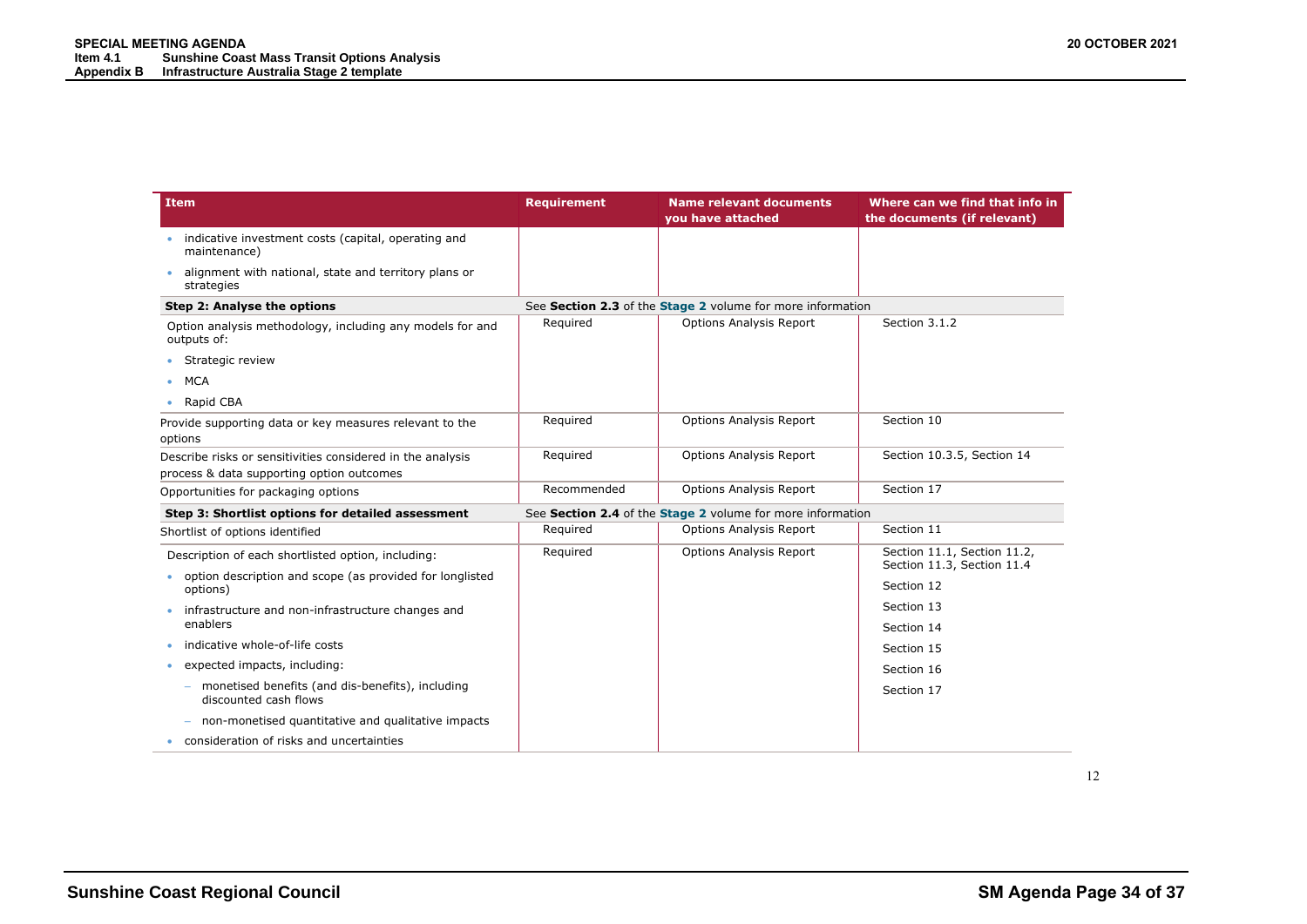| <b>Item</b>                                                                                                                                                                                                  | <b>Requirement</b> | <b>Name relevant documents</b><br>you have attached | Where can we find that info in<br>the documents (if relevant) |
|--------------------------------------------------------------------------------------------------------------------------------------------------------------------------------------------------------------|--------------------|-----------------------------------------------------|---------------------------------------------------------------|
| any relevant information supporting the Assessment<br>Criteria, such as sustainability assessments,<br>environmental impact assessments, feasibility studies,<br>economic appraisals                         |                    |                                                     |                                                               |
| any relevant assessments, such as distributional effects,<br>sensitivity and real options analysis, if available                                                                                             |                    |                                                     |                                                               |
| anticipated funding model/s                                                                                                                                                                                  |                    |                                                     |                                                               |
| interdependencies with other problems and opportunities<br>and/or programs and projects                                                                                                                      |                    |                                                     |                                                               |
| indicative Deliverability considerations (risks, schedule,<br>model etc.)                                                                                                                                    |                    |                                                     |                                                               |
| Detailed explanations as to why options have progressed to the<br>shortlist or not                                                                                                                           | Required           | <b>Options Analysis Report</b>                      | Section 10.3.4.3                                              |
| Next activities planned (e.g. planning studies, feasibility<br>studies, business case, environmental assessment, gateway<br>reviews), expected schedule and expected Infrastructure Stage<br>3 review timing | Reguired           | <b>Options Analysis Report</b>                      | Section 18                                                    |
| Any other information attached in support of proposal                                                                                                                                                        |                    |                                                     |                                                               |